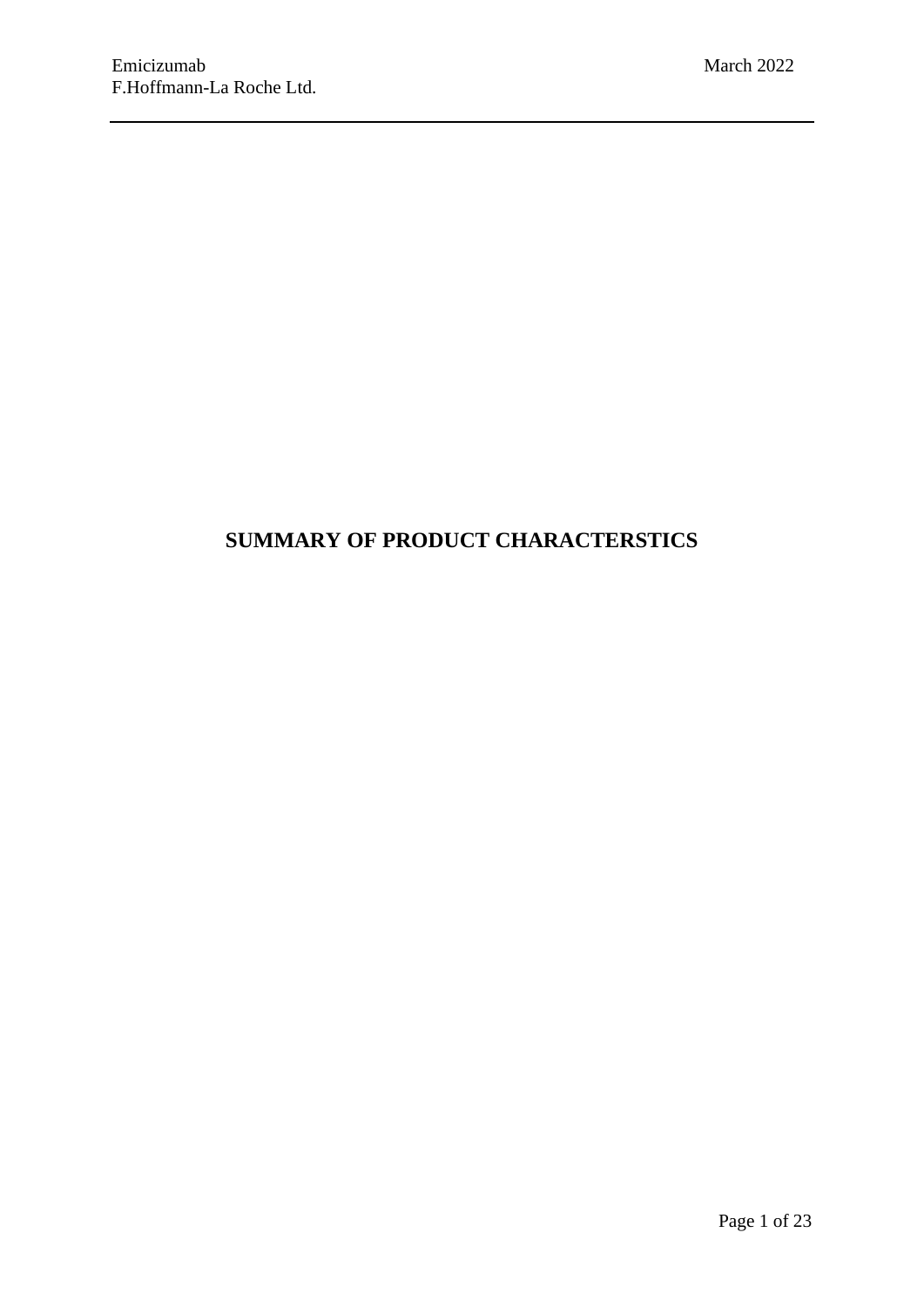### **1. Name of the medicinal product**

Hemlibra 30 mg/mL solution for injection Hemlibra 150 mg/mL solution for injection Hemlibra 60 mg/0.4mL solution for injection Hemlibra 105 mg/0.7mL solution for injection

### **2. Qualitative and quantitative composition**

Hemlibra 30 mg/mL solution for injection

Each vial of 1 mL contains 30 mg of emicizumab at a concentration of 30 mg/mL.

Hemlibra 150 mg/mL solution for injection

Each vial of 1 mL contains 150 mg of emicizumab at a concentration of 150 mg/mL

Hemlibra 60 mg/0.4mL solution for injection Each vial of 0.4 mL contains 60 mg of emicizumab at a concentration of 150 mg/mL.

Hemlibra 105 mg/0.7mL solution for injection Each vial of 0.7 mL contains 105 mg of emicizumab at a concentration of 150 mg/mL.

Emicizumab is a humanised monoclonal modified immunoglobulin G4 (IgG4) antibody produced using recombinant DNA technology in mammalian Chinese Hamster Ovary (CHO) cells

For the full list of excipients, see section 6.1

### **3. Pharmaceutical form**

Solution for injection. Colourless to slightly yellow solution.

### **4. Clinical particulars**

### **4.1 Therapeutic indications**

Hemlibra is indicated for routine prophylaxis to prevent bleeding or reduce the frequency of bleeding episodes in patients with haemophilia A (congenital factor VIII deficiency) with factor VIII inhibitors Hemlibra can be used in all age groups.

### **4.2 Posology and method of administration**

Treatment should be initiated under the supervision of a physician experienced in the treatment of haemophilia and/or bleeding disorders.

### **Posology**

Treatment (including routine prophylaxis) with bypassing agents (e.g. aPCC and rFVIIa) should be discontinued the day before starting Hemlibra therapy (see section 4.4).

Factor VIII (FVIII) prophylaxis may be continued for the first 7 days of Hemlibra treatment. The recommended dose is 3 mg/kg once weekly for the first 4 weeks (loading dose), followed by maintenance dose of either 1.5 mg/kg once weekly, 3 mg/kg every two weeks, or 6 mg/kg every four weeks , all doses administered as a subcutaneous injection.

The loading dose regimen is the same, irrespective of the maintenance dose regimen.

The maintenance dose regimen should be selected based on physician and patient/caregiver dosing regimen preference to support adherence.

The patient dose (in mg) and volume (in mL) should be calculated as follows: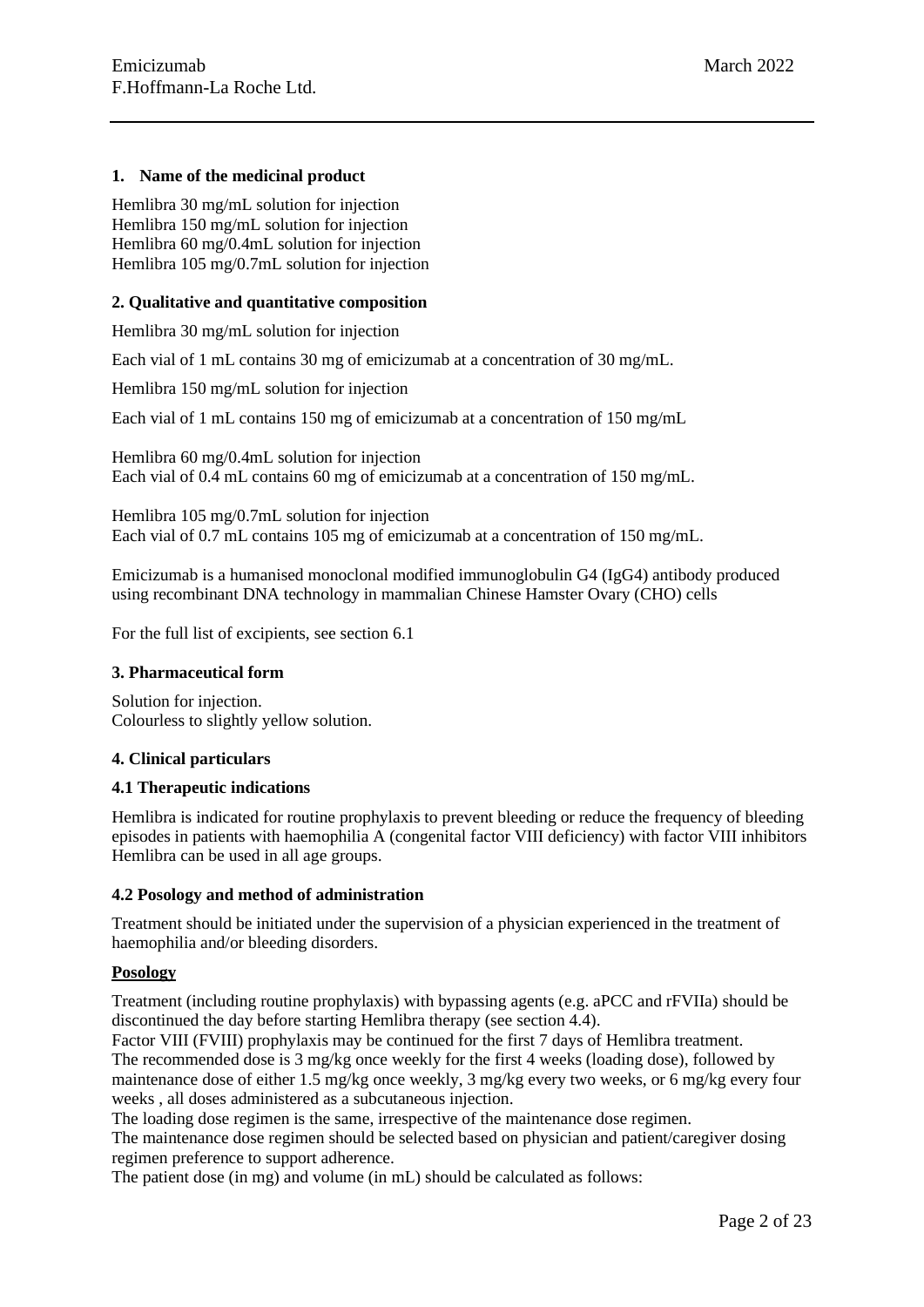Loading dose (3 mg/kg) once weekly for the first 4 weeks:

• Patient bodyweight (kg) x dose (3 mg/kg) = total amount (mg) of emicizumab to be administered • Followed by a maintenance dose of either 1.5 mg/kg once weekly, 3 mg/kg every two weeks or 6

mg/kg every four weeks, from week 5 on:

Patient bodyweight (kg) x dose (1.5; 3 or 6 mg/kg) = total amount (mg) of emicizumab to be administered

The total volume of Hemlibra to be injected subcutaneously is calculated as follows:

Total amount (mg) of emicizumab to be administered  $\div$  vial concentration (mg/mL) = total volume of Hemlibra (mL) to be injected.

Different Hemlibra concentrations (30 mg/mL and 150 mg/mL) should not be combined in the same syringe when making up the total volume to be administered.

A volume greater than 2 mL per injection should not be administered. Examples:

Patient's bodyweight of 16 kg, under a maintenance dose regimen of 1.5 mg/kg once weekly:

• Loading dose (first 4 weeks) example: 16 kg x 3 mg/kg = 48 mg of emicizumab needed for the loading dose.

• To calculate the volume to be administered divide calculated dose 48 mg by 150 mg/mL: 48 mg of emicizumab  $\div$  150 mg/mL = 0.32 mL of 150 mg/mL Hemlibra concentration to be injected.

• Choose appropriate dosage and volume from vial strengths available.

• Maintenance dose (from week 5 on) example: 16 kg x 1.5 mg/kg = 24 mg of emicizumab needed for the maintenance dose.

• To calculate the volume to be administered divide calculated dose 24 mg by 30 mg/mL: 24 mg of emicizumab  $\div$  30 mg/mL = 0.8 mL of 30 mg/mL Hemlibra concentration to be injected once weekly. • Choose appropriate dosage and volume from vial strength available.

Patient's bodyweight of 40 kg, under a maintenance dose regimen of 3 mg/kg every two weeks: • Loading dose (first 4 weeks) example: 40 kg x 3 mg/kg = 120 mg of emicizumab needed for the loading dose.

• To calculate the volume to be administered divide calculated dose 120 mg by 150 mg/mL: 120 mg of emicizumab  $\div$  150 mg/mL = 0.8 mL of 150 mg/mL Hemlibra concentration to be injected.

• Choose appropriate dosage and volume from vial strengths available.

• Maintenance dose (from week 5 on) example: 40 kg x 3 mg/kg = 120 mg of emicizumab needed for the maintenance dose.

• To calculate the volume to be administered divide calculated dose 120 mg by 150 mg/mL: 120 mg of emicizumab  $\div$  150 mg/mL = 0.8 mL of 150 mg/mL Hemlibra concentration to be injected every two weeks.

• Choose appropriate dosage and volume from vial strength available.

Patient's bodyweight of 60 kg, under a maintenance dose regimen of 6 mg/kg every four weeks: • Loading dose (first 4 weeks) example: 60 kg x 3 mg/kg = 180 mg of emicizumab needed for the loading dose.

• To calculate the volume to be administered divide calculated dose 180 mg by 150 mg/mL: 180 mg of emicizumab  $\div$  150 mg/mL = 1.20 mL of 150 mg/mL Hemlibra concentration to be injected.

• Choose appropriate dosage and volume from vial strengths available.

• Maintenance dose (from week 5 on) example: 60 kg x 6 mg/kg = 360 mg of emicizumab needed for the maintenance dose.

• To calculate the volume to be administered divide calculated dose 360 mg by 150 mg/mL: 360 mg of emicizumab  $\div$  150 mg/mL = 2.4 mL of 150 mg/mL Hemlibra concentration to be injected every four weeks.

• Choose appropriate dosage and volume from vial strengths available.

### *Duration of treatment*

Hemlibra is intended for long-term prophylactic treatment. Dosage adjustments during treatment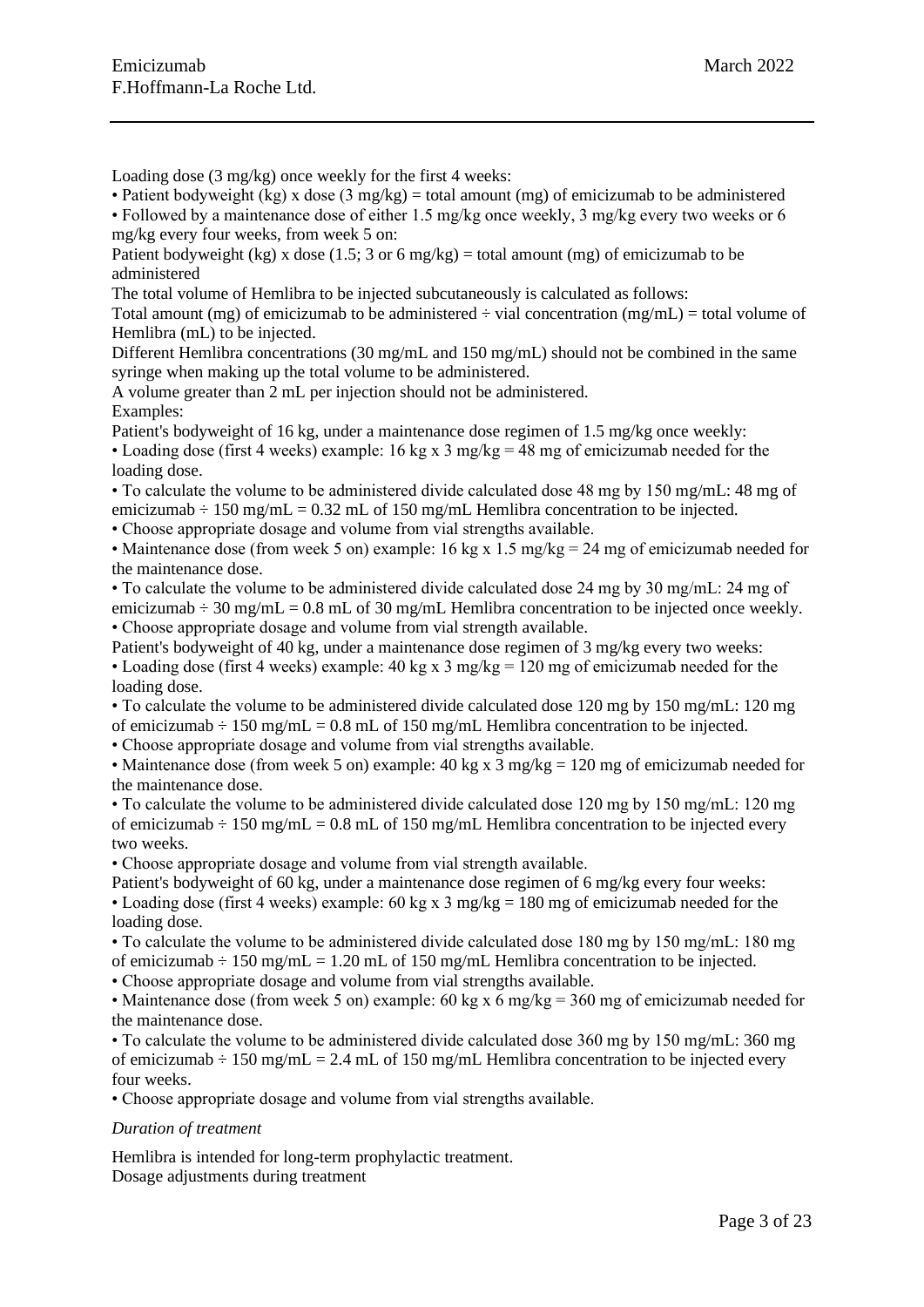No dosage adjustments of Hemlibra are recommended.

#### *Delayed or missed doses*

If a patient misses a scheduled subcutaneous injection of Hemlibra, the patient should be instructed to take the missed dose as soon as possible, up to a day before the day of the next scheduled dose. The patient should then administer the next dose on the usual scheduled dosing day. The patient should not take two doses on the same day to make up for a missed dose.

### *Special populations*

#### *Paediatric*

No dose adjustments are recommended in paediatric patients (see section 5.2). There are no data in patients less than 1 year of age.

#### *Elderly*

No dose adjustments are recommended in patients  $\geq 65$  years of age (see sections 5.1 and 5.2). There are no data in patients over 77 years old.

#### *Renal and hepatic impairment*

No dose adjustments are recommended in patients with mild, renal or hepatic impairment (see section 5.2). There are limited data available on the use of Hemlibra in patients with moderate renal or hepatic impairment. Emicizumab has not been studied in patients with severe renal or hepatic impairment

#### *Management in the perioperative setting*

The safety and efficacy of emicizumab have not been formally evaluated in the surgical setting. Patients have had surgical procedures without discontinuing emicizumab prophylaxis in clinical trials. If bypassing agents (e.g. aPCC and rFVIIa) are required in the perioperative period, please refer to the dosing guidance on the use of bypassing agents in section 4.4.

If FVIII is required in the perioperative period, please refer to section 4.5.

When monitoring a patients underlying hemostatic activity, please refer to section 4.4 for laboratory tests unaffected by emicizumab.

### *Immune tolerance induction (ITI)*

The safety and efficacy of emicizumab in patients receiving ongoing immune tolerance induction have not yet been established. No data are available.

### **Method of administration**

Hemlibra is for subcutaneous use only, and it should be administered using appropriate aseptic technique (see section 6.6).

The injection should be restricted to the recommended injection sites: the abdomen, the upper outer arms and the thighs (see section 5.2).

Administration of Hemlibra subcutaneous injection in the upper outer arm should be performed by a caregiver or healthcare professional.

Alternating the site of injection may help prevent or reduce injection site reactions (see section 4.8). Hemlibra subcutaneous injection should not be administered into areas where the skin is red, bruised, tender or hard, or areas where there are moles or scars.

During treatment with Hemlibra, other medicinal products for subcutaneous administration should, preferably, be injected at different anatomical sites.

*Administration by the patient and/or caregiver*

Hemlibra is intended for use under the guidance of a healthcare professional. After proper training in subcutaneous injection technique, a patient may self-inject Hemlibra, or the patient's caregiver may administer it, if their physician determines that it is appropriate.

The physician and the caregiver should determine the appropriateness of the child self-injecting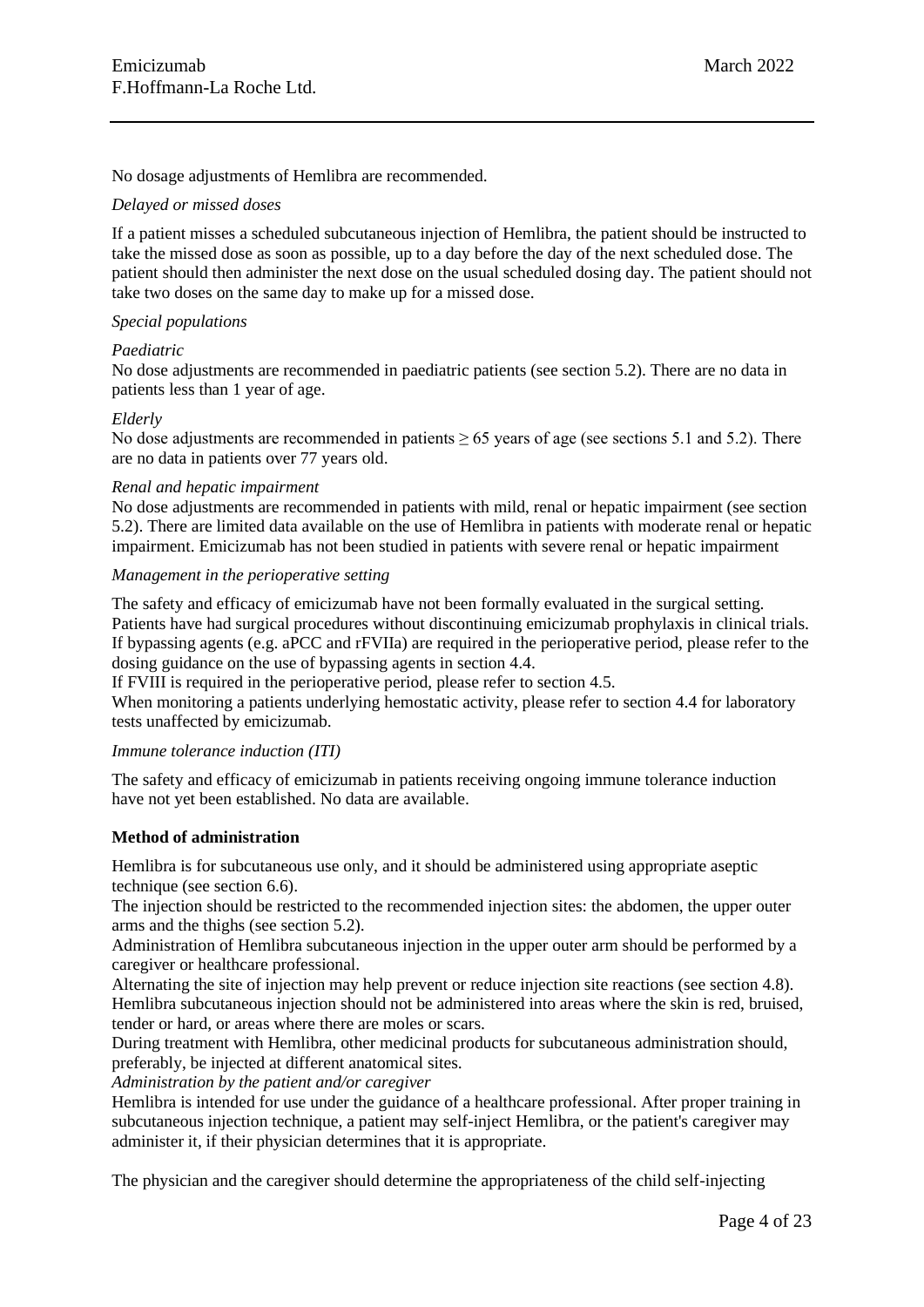Hemlibra. However, self-administration is not recommended for children below 7 years of age.

For comprehensive instructions on the administration of Hemlibra, see section 6.6 and package leaflet.

# **4.3 Contraindications**

Hypersensitivity to the active substance or to any of the excipients listed in section 6.1.

### **4.4 Special warnings and precautions for use**

### *Traceability*

In order to improve traceability of biological medicinal products, the name and the batch number of the administered product should be clearly recorded.

Thromboembolism associated with Hemlibra and activated prothrombin complex concentrate Serious thrombotic events were reported from a clinical trial in patients receiving Hemlibra prophylaxis when on average a cumulative amount of >100U/kg/24 hours of aPCC for 24 hours or more was administered (see section 4.8). No cases required anticoagulation therapy. Following discontinuation of aPCC and interruption of Hemlibra, evidence of improvement or resolution was seen within one month (see section 4.8). One patient resumed Hemlibra following resolution of thrombotic event and continued to be treated safely.

Patients receiving Hemlibra prophylaxis should be monitored for the development of thromboembolism when administering aPCC. The physician should immediately discontinue aPCC and interrupt Hemlibra therapy if clinical symptoms, imaging, and/or laboratory findings consistent with thrombotic events occur, and manage as clinically indicated. Physicians and patients/caregivers should weigh the benefits and risks of resuming Hemlibra prophylaxis following complete resolution of thrombotic events on a case-by-case basis. In case a bypassing agent is indicated in a patient receiving Hemlibra prophylaxis, see below for dosing guidance on the use of bypassing agents.

### *Guidance on the use of bypassing agents in patients receiving Hemlibra prophylaxis*

Treatment with bypassing agents should be discontinued the day before starting Hemlibra therapy. Physicians should discuss with all patients and/or caregivers the exact dose and schedule of bypassing agents to use, if required while receiving Hemlibra prophylaxis.

Hemlibra increases the patient's coagulation potential. The bypassing agent dose required may therefore be lower than that used without Hemlibra prophylaxis. The dose and duration of treatment with bypassing agents will depend on the location and extent of bleeding, and the patient's clinical condition. Use of aPCC should be avoided unless no other treatment options/alternatives are available. If aPCC is indicated in a patient receiving Hemlibra prophylaxis, the initial dose should not exceed 50 U/kg and laboratory monitoring is recommended (including but not restricted to renal monitoring, platelet testing, and evaluation of thrombosis). If bleeding is not controlled with the initial dose of aPCC up to 50 U/kg, additional aPCC doses should be administered under medical guidance or supervision with consideration made to laboratory monitoring for the diagnosis of TMA or thromboembolism and verification of bleeds prior to repeated dosing. The total aPCC dose should not exceed 100 U/kg in the first 24-hours of treatment. Treating physicians must carefully weigh the risk of TMA and thromboembolism against the risk of bleeding when considering aPCC treatment beyond a maximum of 100 U/kg in the first 24-hours.

In clinical trials, no cases of TMA or thrombotic events were observed with use of activated recombinant human FVII (rFVIIa) alone in patients receiving Hemlibra prophylaxis.

Bypassing agent dosing guidance should be followed for at least 6 months following discontinuation of Hemlibra prophylaxis (see section 5.2).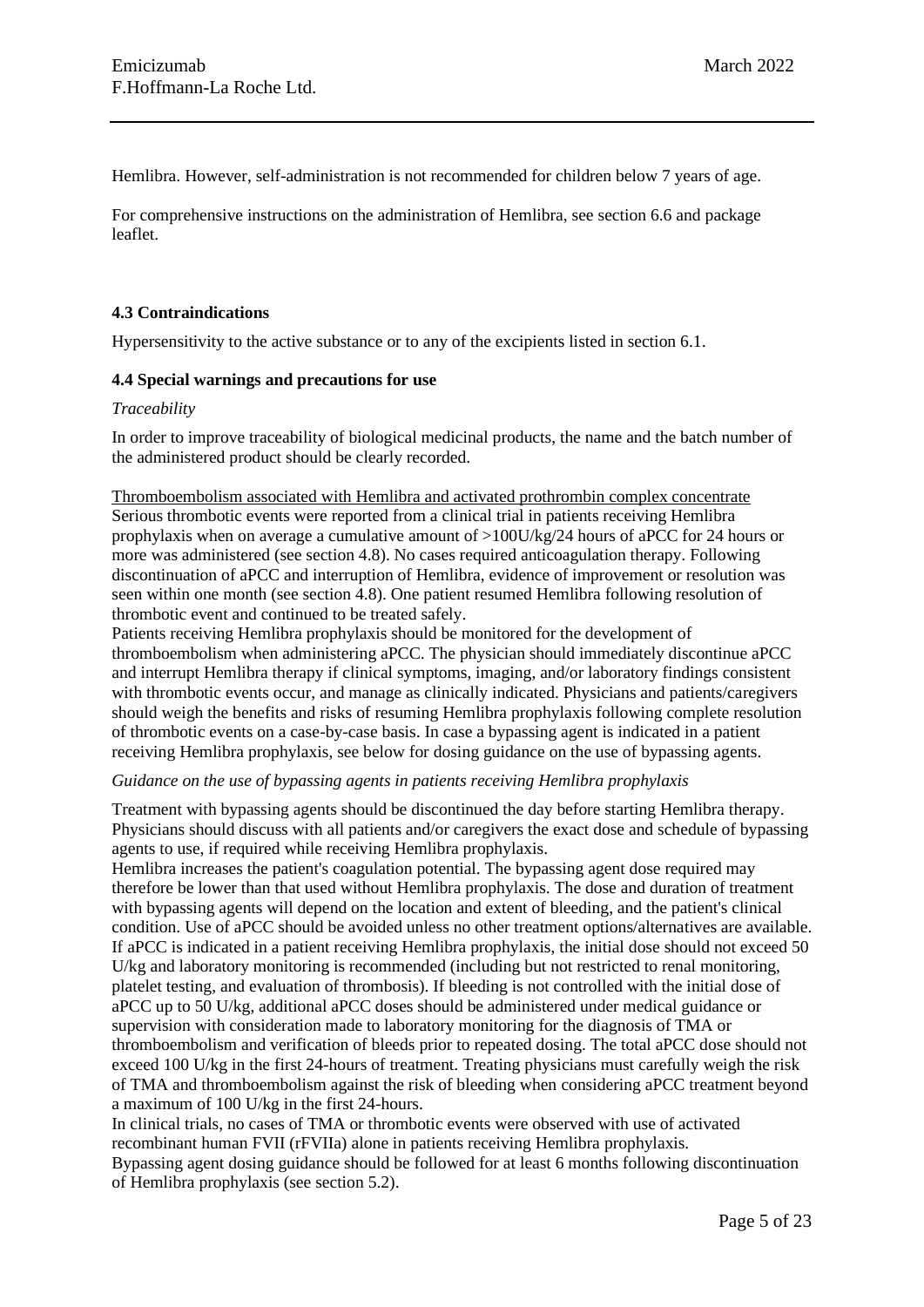### *Effects of emicizumab on coagulation tests*

Emicizumab restores the tenase cofactor activity of missing activated factor VIII (FVIIIa). Coagulation laboratory tests based on intrinsic clotting, including the activated clotting time (ACT), activated partial thromboplastin time (e.g. aPTT), measure the total clotting time including time needed for activation of FVIII to FVIIIa by thrombin. Such intrinsic pathway based tests will yield overly shortened clotting times with emicizumab, which does not require activation by thrombin. The overly shortened intrinsic clotting time will then disturb all single factor assays based on aPTT, such as the one stage FVIII activity assay (see section 4.4, Table 1). However, single factor assays utilising chromogenic or immuno-based methods are not affected by emicizumab and may be used to monitor coagulation parameters during treatment, with specific considerations for FVIII chromogenic activity assays as described below.

Chromogenic factor VIII activity tests may be manufactured with either human or bovine coagulation proteins. Assays containing human coagulation factors are responsive to emicizumab but may overestimate the clinical haemostatic potential of emicizumab. In contrast, assays containing bovine coagulation factors are insensitive to emicizumab (no activity measured) and can be used to monitor endogenous or infused factor VIII activity, or to measure anti FVIII inhibitors.

Emicizumab remains active in the presence of inhibitors against factor VIII and so will produce a false negative result in clotting based Bethesda assays for functional inhibition of factor VIII. Instead, a chromogenic Bethesda assay utilising a bovine based factor VIII chromogenic test that is insensitive to emicizumab may be used.

These two pharmacodynamic markers do not reflect the true haemostatic effect of emicizumab in vivo (aPTT is overly shortened and reported factor VIII activity may be overestimated) but provide a relative indication of the pro-coagulant effect of emicizumab.

In summary, intrinsic pathway clotting based laboratory test results in patients treated with Hemlibra should not be used to monitor its activity, determine dosing for factor replacement or anti coagulation, or measure factor VIII inhibitors titers. Caution should be taken if intrinsic pathway clotting based laboratory tests are used, as misinterpretation of their results may lead to under-treatment of patients experiencing bleeding episodes, which can potentially result in severe or life-threatening bleeds. Laboratory tests affected and unaffected by emicizumab are shown in Table 1 below. Due to its long half-life, these effects on coagulation assays may persist for up to 6 months after the last dose (see section 5.2).

Table 1 Coagulation test results affected and unaffected by emicizumab

| Results Affected by emicizumab                         | Results Unaffected by emicizumab                              |
|--------------------------------------------------------|---------------------------------------------------------------|
| - Activated partial thromboplastin time (aPTT)         | - Bethesda assays (bovine chromogenic) for FVIII inhibitor    |
| - Bethesda assays (clotting-based) for FVIII inhibitor | titers                                                        |
| titers                                                 | - Thrombin time (TT)                                          |
| - One-stage, aPTT-based, single-factor assays          | - One-stage, prothrombin time (PT)-based, single-factor       |
| - aPTT-based activated protein C resistance (APC-R)    | assays                                                        |
| - Activated clotting time (ACT)                        | - Chromogenic-based single-factor assays other than           |
|                                                        | FVIII <sup>1</sup>                                            |
|                                                        | - Immuno-based assays (e.g. ELISA, turbidimetric              |
|                                                        | methods)                                                      |
|                                                        | - Genetic tests of coagulation factors (e.g. Factor V Leiden, |
|                                                        | Prothrombin 20210)                                            |

<sup>1</sup>For important considerations regarding FVIII chromogenic activity assays, see section 4.4.

### *Paediatric population*

There are no data in children < 1 year of age. The developing hemostatic system in neonates and infants is dynamic and evolving, and the relative concentrations of pro- and anticoagulant proteins in these patients should be taken into consideration when making a benefit-risk assessment, including potential risk of thrombosis (e.g. central venous catheter-related thrombosis).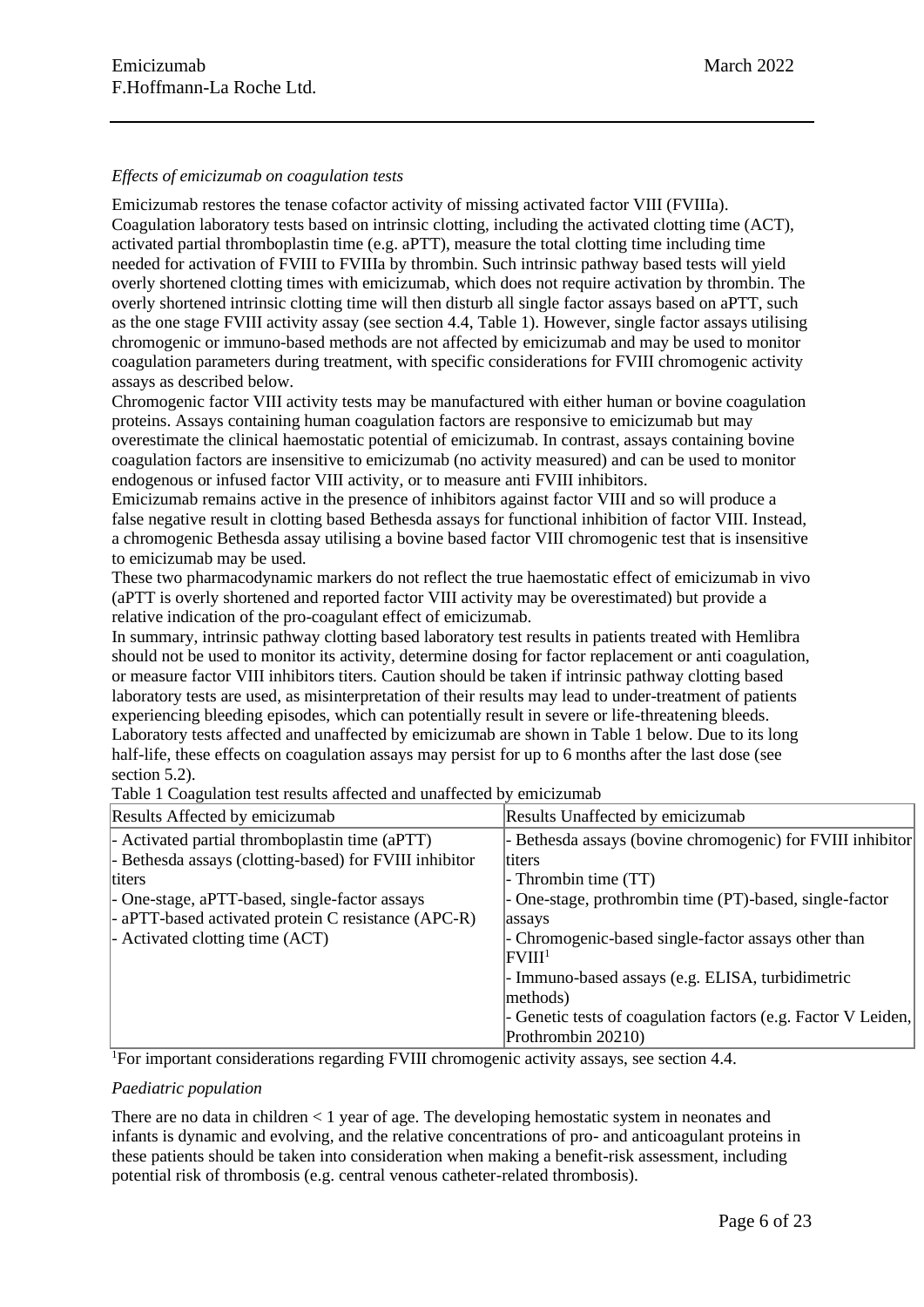### **4.5 Interaction with other medicinal products and other forms of interaction**

No adequate or well controlled drug drug interaction studies have been conducted with emicizumab. Clinical experience indicates a drug interaction exists with emicizumab and aPCC (see sections 4.4 and 4.8).

There is a possibility for hypercoagulability with rFVIIa or FVIII with emicizumab based on preclinical experiments. Emicizumab increases coagulation potential, therefore the FVIIa or FVIII dose required to achieve hemostasis may be lower than when used without Hemlibra prophylaxis. In case of thrombotic complication, the physician should consider discontinuing rFVIIa or FVIII and interrupt Hemlibra prophylaxis as clinically indicated. Further management should be tailored to the individual clinical circumstances.

• Decision about dose modifications should take into account the half-life of medications; specifically, interruption of emicizumab may not have an immediate effect.

• Monitoring using a FVIII chromogenic assay may guide the administration of coagulation factors, and testing for thrombophilic traits may be considered.

Experience with concomitant administration of anti-fibrinolytics with aPCC or rFVIIa in patients receiving Hemlibra prophylaxis is limited. However, the possibility of thrombotic events should be considered when systemic anti-fibrinolytics are used in combination with aPCC or rFVIIa in patients receiving emicizumab.

### **4.6 Fertility, pregnancy and lactation**

### *Women of childbearing potential/Contraception*

Women of childbearing potential receiving Hemlibra should use effective contraception during, and for at least 6 months after cessation of Hemlibra treatment (see section 5.2).

### *Pregnancy*

There are no clinical studies of emicizumab use in pregnant women. Animal reproduction studies have not been conducted with Hemlibra. It is not known whether emicizumab can cause fetal harm when administered to a pregnant woman or can affect reproductive capacity. Hemlibra should be used during pregnancy only if the potential benefit for the mother outweighs the potential risk to the fetus taking into account that, during pregnancy and after parturition, the risk for thrombosis is increased and that several pregnancy complications are linked to an increased risk for disseminated intravascular coagulation (DIC).

### *Breast-feeding*

It is not known whether emicizumab is excreted in human milk. No studies have been conducted to assess the impact of emicizumab on milk production or its presence in breast milk. Human IgG is known to be present in human milk. A decision must be made whether to discontinue breast-feeding or to discontinue/abstain from Hemlibra therapy taking into account the benefit of breast-feeding for the child and the benefit of therapy for the woman.

### *Fertility*

Animal studies do not indicate direct or indirect harmful effects with respect to reproductive toxicity (see section 5.3). No fertility data are available in humans. Thus, the effect of emicizumab on male and female fertility is unknown.

### **4.7 Effects on ability to drive and use machines**

Hemlibra has no influence on the ability to drive and use machines.

### **4.8 Undesirable effects**

*Summary of the safety profile*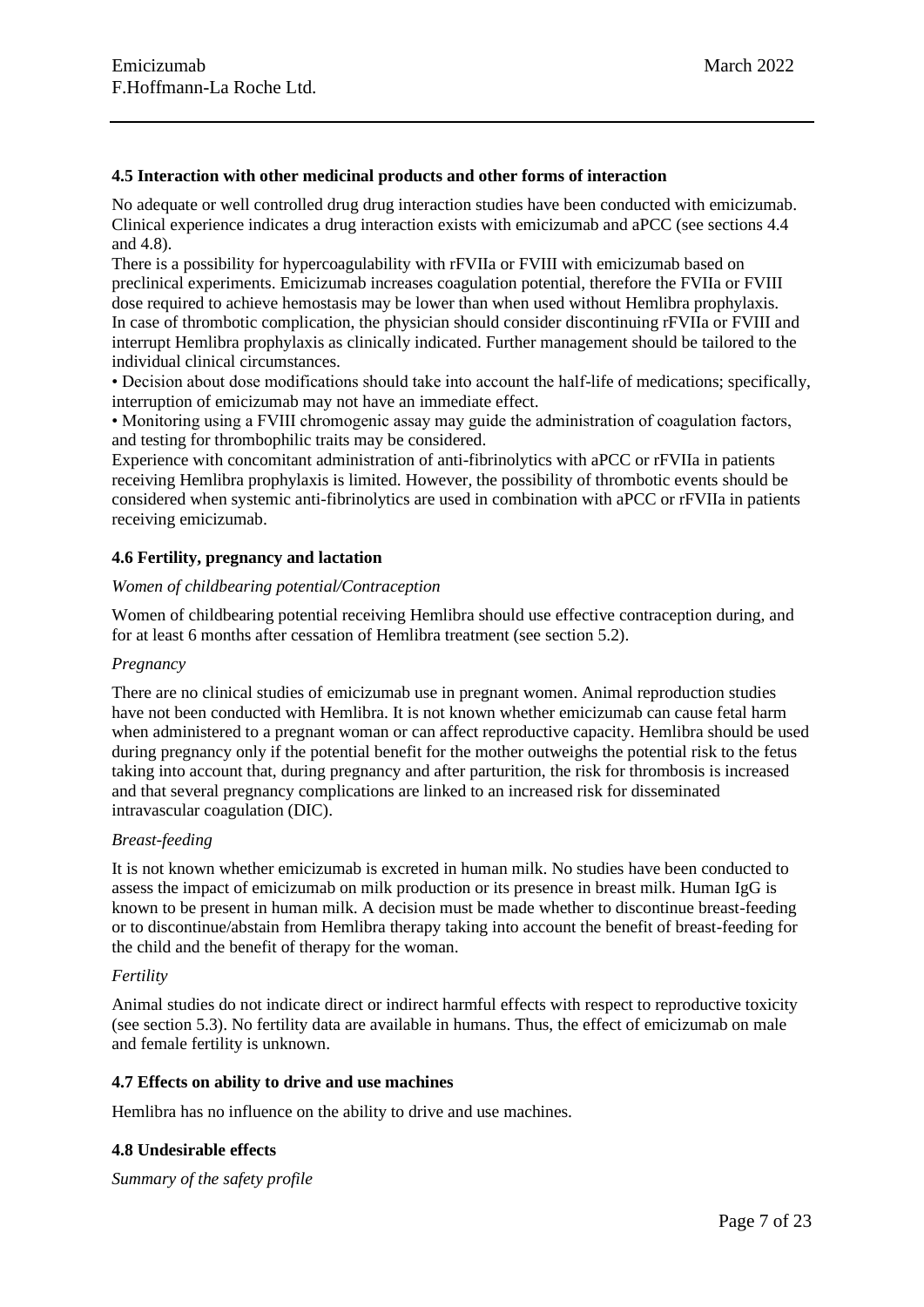The most serious adverse drug reactions (ADRs) reported from the clinical trials with Hemlibra were thrombotic microangiopathy (TMA) and thrombotic events, including cavernous sinus thrombosis (CST) and superficial vein thrombosis contemporaneous with skin necrosis (see below and section 4.4).

The most common ADRs reported in  $\geq 10\%$  of patients treated with at least one dose of Hemlibra were: injection site reactions (20 %), arthralgia (15 %) and headache (14 %).

In total three patients (0.8 %) in the clinical trials receiving Hemlibra prophylaxis withdrew from treatment due to ADRs, which were TMA, skin necrosis contemporaneous with superficial thrombophlebitis, and headache.

### *Tabulated list of adverse drug reactions*

The following adverse drug reactions (ADRs) are based on pooled data from four phase III clinical trials (adult and adolescent studies [BH29884 - HAVEN 1, BH30071 – HAVEN 3, and BO39182 – HAVEN 4] and a paediatric study BH29992 - HAVEN 2]), in which a total of 373 male patients with haemophilia A received at least one dose of Hemlibra as routine prophylaxis. Two hundred and sixtysix (71 %) were adults, 47(13 %) were adolescents ( $\geq$  12 to < 18 years), 55 (15 %) were children ( $\geq$  2 to  $<$  12 years) and five (1 %) were infants and toddlers (1 month to  $<$  2 years). The median duration of exposure across the studies was 33 weeks (range: 0.1 to 94.3 weeks).

ADRs from the phase III clinical trials in patients who received Hemlibra are listed by MedDRA system organ class (Table 2). The corresponding frequency categories for each ADR are based on the following convention: very common ( $\geq 1/10$ ), common ( $\geq 1/100$  to  $\leq 1/10$ ), uncommon ( $\geq 1/1,000$  to  $\leq$  1/100), rare ( $\geq$  1/10,000 to  $\leq$  1/1,000), very rare ( $\leq$  1/10,000) and not known (cannot be estimated from the available data).

| System Organ Class (SOC)                  | Adverse reactions<br>(preferred term, MedDRA) | Frequency   |
|-------------------------------------------|-----------------------------------------------|-------------|
| Blood and lymphatic system disorders      | Thrombotic microangiopathy                    | Uncommon    |
| Nervous system disorders                  | Headache                                      | Very common |
| Vascular disorders                        | Thrombophlebitis superficial                  | Uncommon    |
|                                           | *Cavernous sinus thrombosis                   | Uncommon    |
| Gastrointestinal disorders                | Diarrhoea                                     | Common      |
| Skin and subcutaneous tissue disorders    | Skin necrosis                                 | Uncommon    |
|                                           | Angioedema                                    | Uncommon    |
|                                           | Urticaria                                     | Common      |
|                                           | Rash                                          | Common      |
| Musculoskeletal and connective tissue     | Arthralgia                                    | Very common |
| disorders                                 | Myalgia                                       | Common      |
| General disorders and administration site | Injection site reaction                       | Very common |
| conditions                                | Pyrexia                                       | Common      |

Table 2 Summary of adverse drug reactions from pooled HAVEN clinical trials with Hemlibra

\*Vascular disorders is a secondary SOC for cavernous sinus thrombosis.

### **Description of selected adverse drug reactions**

### *Thrombotic microangiopathy*

In pooled phase III clinical trials, thrombotic microangiopathy (TMA) events were reported in less than 1 % of patients (3/373) and in 9.7 % of patients (3/31) who received at least one dose of aPCC while being treated with emicizumab. All 3 TMAs occurred when on average a cumulative amount of  $> 100$  U/Kg/24 hours of aPCC for 24 hours or more was administered during a treatment event (see section 4.4). Patients presented with thrombocytopenia, microangiopathic hemolytic anemia, and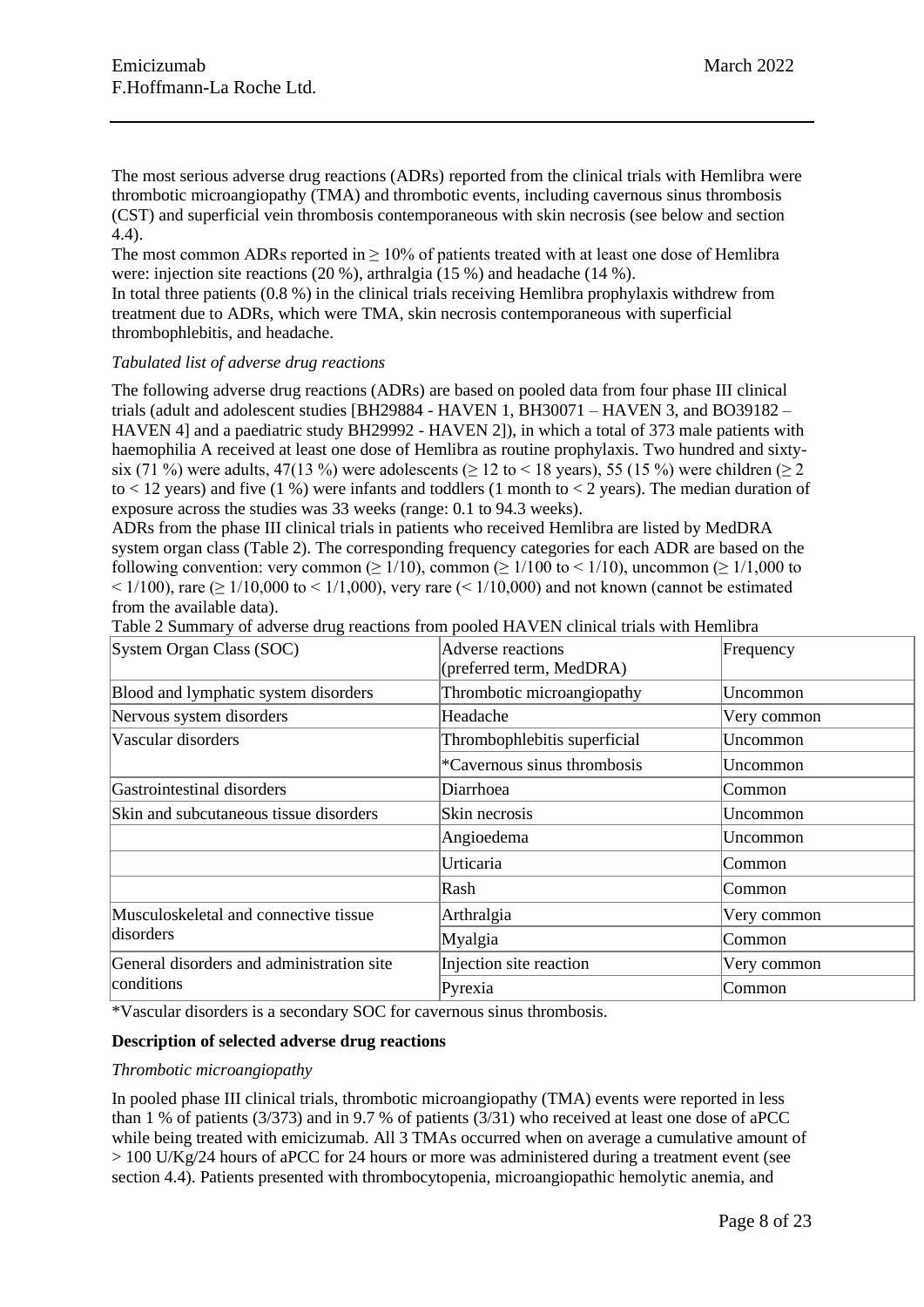acute kidney injury, without severe deficiencies in ADAMTS13 activity. One patient resumed Hemlibra following resolution of TMA without recurrence.

#### *Thrombotic events*

In pooled phase III clinical trials, serious thrombotic events were reported in less than 1 % of patients (2/373) and in 6.5 % of patients (2/31) who received at least one dose of aPCC while being treated with emicizumab. Both serious thrombotic events occurred when on average a cumulative amount of  $> 100$  U/Kg/24 hours of aPCC for 24 hours or more was administered during a treatment event. One patient resumed Hemlibra following resolution of the thrombotic event without recurrence (see section 4.4).

### *Characterization of the interaction between emicizumab and aPCC treatment in pivotal clinical trials*

There were 82 instances of aPCC treatment\* in patients receiving Hemlibra prophylaxis, of which eight instances (10%) consisted of on average a cumulative amount of >100 U/kg/24 hours of aPCC for 24 hours or more; two of the eight instances were associated with thrombotic events and three of the eight instances were associated with TMA (Table 3). No TMA or thrombotic events were associated with the remaining instances of aPCC treatment. Of all instances of aPCC treatment, 68 % consisted of only one infusion < 100 U/kg.

| Duration of aPCC treatment | Average cumulative amount of aPCC over 24 hours ( $U/kg/24$ hours) |              |                           |
|----------------------------|--------------------------------------------------------------------|--------------|---------------------------|
|                            | <50                                                                | $ 50 - 100 $ | >100                      |
| $\leq$ 24 hours            |                                                                    |              |                           |
| $ 24-48$ hours             |                                                                    |              |                           |
| $>48$ hours                |                                                                    |              | $ \mathcal{T}^{a,a,a,b} $ |

Table 3 Characterisation of aPCC treatment<sup>\*</sup> in the pooled phase III clinical studies

\* An instance of aPCC treatment is defined as all doses of aPCC received by a patient, for any reason, until there was a 36-hour treatment-free break. Includes all instances of aPCC treatment excluding those in the first 7 days and those that occurred 30 days after the discontinuation of Hemlibra. <sup>a</sup> Thrombotic microangiopathy

**b** Thrombotic event

# *Injection site reactions*

Injection site reactions (ISRs) were reported very commonly (20 %) from clinical trials. All ISRs observed in the Hemlibra clinical trials were reported as being non-serious and mild to moderate in intensity, and 95 % resolved without treatment. The most commonly reported ISR symptoms were injection site erythema (11 %), injection site pain (4 %) and injection site pruritus (3 %).

### *Paediatric population*

The paediatric population studied comprises a total of 107 patients, of which 5 (5 %) were infants and toddlers (1 month to less than 2 years of age), 55 (51 %) were children (from 2 to less than 12 years of age) and 47 (44 %) were adolescents (from 12 to less than 18 years old). The safety profile of Hemlibra was overall consistent between infants, children, adolescents, and adults.

### *Reporting of suspected adverse reactions*

Reporting suspected adverse reactions after authorisation of the medicinal product is important. It allows continued monitoring of the benefit/risk balance of the medicinal product. Healthcare professionals are asked to report any suspected adverse reactions via EFDA yellow Card Scheme, onlinea[thttps://primaryreporting.who-umc.org/ETo](https://primaryreporting.who-umc.org/ET)r toll free call 8482 to Ethiopian food and drug authority (EFDA).

### **4.9 Overdose**

There is limited experience with overdose of Hemlibra.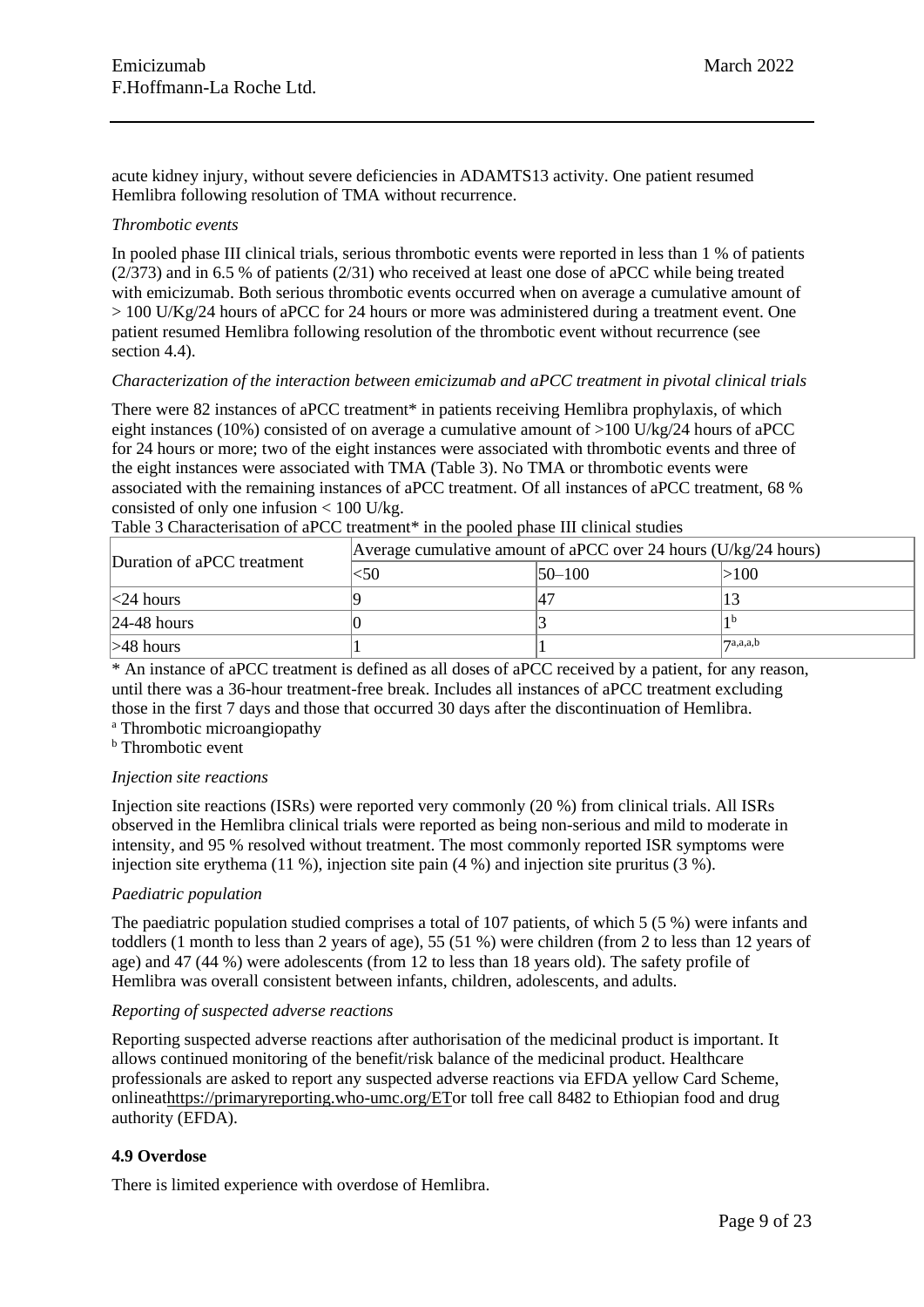*Symptoms* Accidental overdose may result in hypercoagulability. *Management* Patients who receive an accidental overdose should immediately contact their physician and be monitored closely.

### **5. Pharmacological properties**

### **5.1 Pharmacodynamic properties**

Pharmacotherapeutic group: antihemorrhagics, other systemic hemostatics; ATC code: B02BX06

#### *Mechanism of action*

Emicizumab is a humanized monoclonal modified immunoglobulin G4 (IgG4) antibody with a bispecific antibody structure.

Emicizumab bridges activated factor IX and factor X to restore the function of missing activated factor VIII that is needed for effective haemostasis.

Emicizumab has no structural relationship or sequence homology to factor VIII and, as such, does not induce or enhance the development of direct inhibitors to factor VIII.

#### *Pharmacodynamics*

Prophylactic therapy with Hemlibra shortens the aPTT and increases the reported factor VIII activity (using a chromogenic assay with human coagulation factors). These two pharmacodynamic markers do not reflect the true haemostatic effect of emicizumab *in vivo* (aPTT is overly shortened and reported factor VIII activity may be overestimated) but provide a relative indication of the procoagulant effect of emicizumab.

### *Clinical efficacy and safety*

The efficacy of Hemlibra for routine prophylaxis in patients with hemophilia A with or without FVIII inhibitors was evaluated in four clinical studies (three adult and adolescent studies [HAVEN 3, HAVEN 1, and HAVEN 4] and a paediatric study [HAVEN 2]).

### *Clinical studies in adults and adolescents*

### *Patients (aged ≥ 12 years old and > 40 kg) with hemophilia A without FVIII inhibitors (Study BH30071 – HAVEN 3)*

The HAVEN 3 study was a randomized, multicenter, open-label, phase III clinical study in 152 adult and adolescent males (aged  $\geq$  12 years and  $>$  40 kg) with severe hemophilia A without FVIII inhibitors who previously received either episodic ("on demand") or prophylactic treatment with FVIII. Patients received subcutaneous Hemlibra, 3 mg/kg once weekly for the first four weeks followed by either 1.5 mg/kg once weekly (Arms A and D) or 3 mg/kg every two weeks (Arm B) thereafter, or no prophylaxis (Arm C). Patients in Arm C could switch to Hemlibra (3 mg/kg every two weeks) after completing at least 24 weeks without prophylaxis. For Arms A and B dose uptitration to 3 mg/kg weekly was allowed after 24 weeks for patients who experienced two or more qualified bleeds (i.e., spontaneous and clinically significant bleeds occurring at steady state). Arm D patients could up-titrate after the second qualifying bleed. At the time of the primary analysis, five patients underwent up-titration of their maintenance dose.

Eighty-nine patients previously treated with episodic ("on demand") FVIII were randomized in a 2:2:1 ratio to receive Hemlibra either once weekly (Arm A;  $N = 36$ ), every two weeks (Arm B;  $N =$ 35) or no prophylaxis (Arm C; N = 18), with stratification by prior 24-week bleed rate (< 9 or  $\geq$  9). Sixty-three patients previously treated with prophylactic FVIII were enrolled into Arm D to receive Hemlibra (1.5 mg/kg once weekly).

The primary objective of the study was to evaluate in patients previously treated with episodic FVIII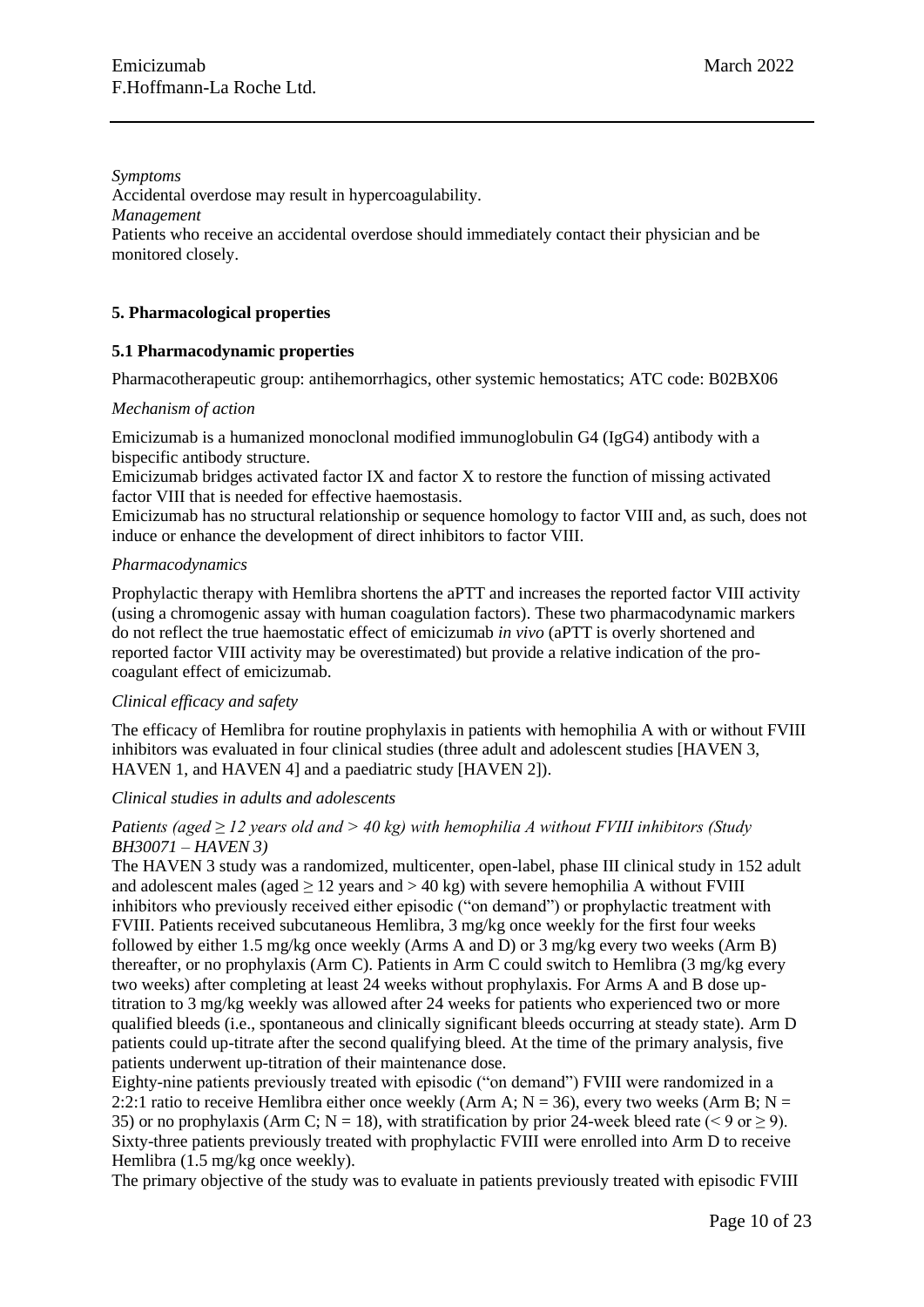the efficacy of prophylactic Hemlibra weekly (Arm A) or every two weeks (Arm B) compared to no prophylaxis (Arm C) based on the number of bleeds requiring treatment with coagulation factors (see Table 4). Other objectives of the study included evaluation of the randomized comparison of Arms A or B and Arm C for the efficacy of Hemlibra prophylaxis in reducing the number of all bleeds, spontaneous bleeds, joint bleeds, and target joint bleeds (see Table 4), as well as assessing patient treatment preference using a preference survey.

The efficacy of Hemlibra prophylaxis was also compared with previous prophylactic FVIII treatment (Arm D) in patients who had participated in a non-interventional study (NIS) prior to enrollment (see Table 5). Only patients from the NIS were included in this comparison, because bleed and treatment data were collected with the same level of granularity as used in HAVEN 3. The NIS is an observational study with the main objective of capturing detailed clinical data on the bleeding episodes and haemophilia medication use of patients with haemophilia A outside of an interventional trial setting.

*Patients (aged ≥ 12 years old) with haemophilia A with factor VIII inhibitors (Study BH29884 – HAVEN 1)*

The HAVEN 1 study was a randomised, multicentre, open-label clinical study in 109 adolescent and adult males (aged *≥* 12 years old) with haemophilia A with factor VIII inhibitors who had previously received either episodic or prophylactic treatment with bypassing agents (aPCC and rFVIIa). In the study, patients received weekly Hemlibra prophylaxis (Arms A, C, and D)  $-3$  mg/kg once weekly for four weeks followed by 1.5 mg/kg once weekly thereafter — or no prophylaxis (Arm B). Patients randomized to Arm B could switch to Hemlibra prophylaxis after completing at least 24 weeks without prophylaxis. Dose up-titration to 3 mg/kg once weekly was allowed after 24 weeks on Hemlibra prophylaxis for patients who experienced two or more qualified bleeds (i.e. spontaneous and verified clinically significant bleeds occurring at steady state). At the time of the primary analysis, two patients underwent up-titration of their maintenance dose to 3 mg/kg once weekly. Fifty-three patients previously treated with episodic ("on-demand") bypassing agents were randomised in a 2:1 ratio to receive Hemlibra prophylaxis (Arm A) or no prophylaxis (Arm B), with stratification by prior 24-week bleed rate  $(< 9 \text{ or } > 9)$ .

Forty-nine patients previously treated with prophylactic bypassing agents were enrolled in Arm C to receive Hemlibra prophylaxis. Seven patients previously treated with episodic ("on-demand") bypassing agents who had participated in the NIS prior to enrolment but were unable to enroll in HAVEN 1 prior to the closure of Arms A and B were enrolled in Arm D to receive Hemlibra prophylaxis.

The primary objective of the study was to evaluate, among patients previously treated with episodic ("on-demand") bypassing agents, the treatment effect of weekly Hemlibra prophylaxis compared with no prophylaxis (Arm A vs. Arm B) on the number of bleeds requiring treatment with coagulation factors over time (minimum of 24 weeks or date of discontinuation) (see Table 6). Other secondary objectives of the randomised comparison of Arms A and B were the efficacy of weekly Hemlibra prophylaxis in reducing the number of all bleeds, spontaneous bleeds, joint bleeds and target joint bleeds (see Table 6), as well as assessing patients' HRQoL and health status (see Tables 9 and 10). The mean exposure time (+SD) for all patients on study was 21.38 weeks (12.01). For each treatment arm, the mean exposure times (+SD) were 28.86 weeks (8.37) for Arm A, 8.79 (3.62) for Arm B, 21.56 (11.85) for Arm C and 7.08 (3.89) for Arm D. One patient in Arm A withdrew from study prior to initiation of Hemlibra.

The study also evaluated the efficacy of weekly Hemlibra prophylaxis compared with previous episodic (on-demand) and prophylactic bypassing agents (separate comparisons) in patients who had participated in the NIS prior to enrolment (Arms A and C, respectively) (see Table 7). *Patients (aged ≥ 12 years old) with haemophilia A with or without factor VIII inhibitors (Study BO39182 – HAVEN 4)*

Hemlibra was investigated in a single arm, multicenter, phase III clinical study in 41 adult and adolescent males (aged  $\geq 12$  years and  $> 40$  kg) who have hemophilia A with FVIII inhibitors or severe hemophilia A without FVIII inhibitors who previously received either episodic ("on demand")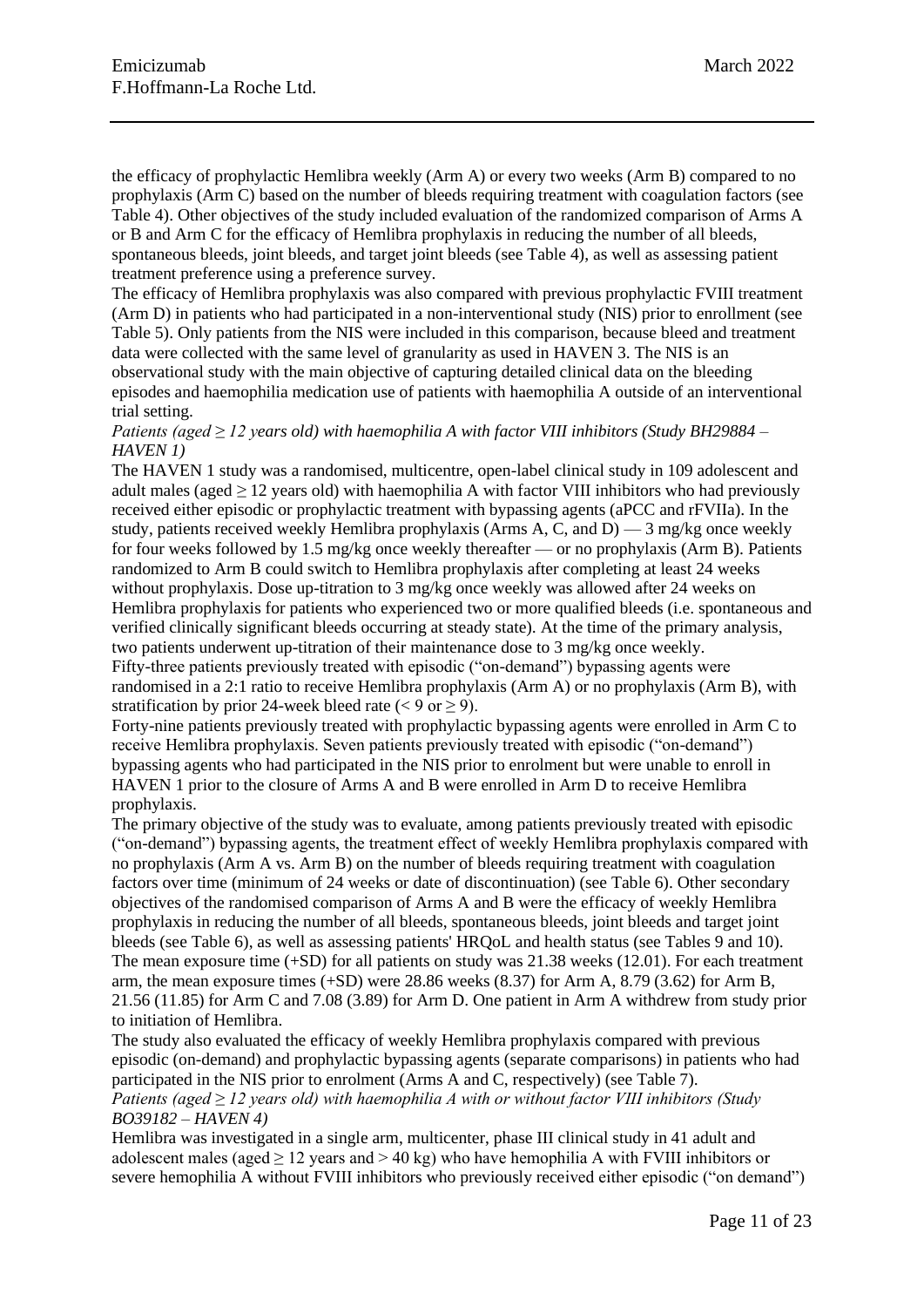or prophylactic treatment with bypassing agents or FVIII. Patients received Hemlibra prophylaxis – 3 mg/kg once weekly for four weeks followed by 6 mg/kg every four weeks thereafter. The primary objective of the study was to evaluate the efficacy of Hemlibra prophylaxis given every four weeks in maintaining adequate bleed control, based on treated bleeds. Other objectives were to evaluate the clinical efficacy of Hemlibra prophylaxis on all bleeds, treated spontaneous bleeds, treated joint bleeds and treated target joint bleeds (see Table 8). Patient treatment preference was also assessed using a preference survey.

*Adults and Adolescents Efficacy Results*

### *HAVEN 3*

The efficacy results of Hemlibra prophylaxis compared with no prophylaxis with respect to rate of treated bleeds, all bleeds, treated spontaneous bleeds, treated joint bleeds, and treated target joint bleeds are shown in Table 4.

Table 4 HAVEN 3 study: Annualised Bleed Rate for Hemlibra prophylaxis arm versus no prophylaxis arm in patients  $\geq 12$  years of age without factor VIII inhibitors

| Endpoint                                                                                                                                                                           | Arm C:<br>No Prophylaxis<br>$(N = 18)$ | Arm A:<br>Hemlibra<br>1.5 mg/kg weekly<br>$(N = 36)$ | Arm B:<br>Hemlibra<br>$3$ mg/kg<br>every 2 weeks<br>$(N = 35)$ |  |
|------------------------------------------------------------------------------------------------------------------------------------------------------------------------------------|----------------------------------------|------------------------------------------------------|----------------------------------------------------------------|--|
| <b>Treated Bleeds</b>                                                                                                                                                              |                                        |                                                      |                                                                |  |
| ABR (95% CI)                                                                                                                                                                       | 38.2 (22.9; 63.8)                      | 1.5(0.9; 2.5)                                        | 1.3(0.8; 2.3)                                                  |  |
| $\%$ reduction (RR), p-value                                                                                                                                                       | NA                                     | $96\% (0.04)$ , < 0.0001                             | $97\%$ (0.03), < 0.0001                                        |  |
| % patients with 0 bleeds (95% CI)                                                                                                                                                  | 0.0(0.0; 18.5)                         | 55.6 (38.1; 72.1)                                    | 60.0(42.1; 76.1)                                               |  |
| Median ABR (IQR)                                                                                                                                                                   | 40.4 (25.3; 56.7)                      | 0(0; 2.5)                                            | 0(0; 1.9)                                                      |  |
| All Bleeds                                                                                                                                                                         |                                        |                                                      |                                                                |  |
| ABR (95% CI)                                                                                                                                                                       | 47.6 (28.5; 79.6)                      | [2.5 (1.6; 3.9)]                                     | 2.6(1.6; 4.3)                                                  |  |
| $\%$ reduction (RR), p-value                                                                                                                                                       | <b>NA</b>                              | $95\%$ (0.05 < 0.0001                                | $94\%$ (0.06), <0.0001                                         |  |
| % patients with 0 bleeds (95% CI)                                                                                                                                                  | 0(0.0:18.5)                            | 50 (32.9; 67.1)                                      | 40 (23.9; 57.9)                                                |  |
| <b>Treated Spontaneous Bleeds</b>                                                                                                                                                  |                                        |                                                      |                                                                |  |
| ABR (95% CI)                                                                                                                                                                       | 15.6(7.6; 31.9)                        | 1.0(0.5; 1.9)                                        | 0.3(0.1; 0.8)                                                  |  |
| $\%$ reduction (RR), p-value                                                                                                                                                       | <b>NA</b>                              | $94\%$ (0.06), <0.0001                               | $98\%$ (0.02), <0.0001                                         |  |
| % patients with 0 bleeds (95% CI)                                                                                                                                                  | [22.2 (6.4; 47.6)]                     | 66.7 (49.0; 81.4)                                    | 88.6 (73.3; 96.8)                                              |  |
| <b>Treated Joint Bleeds</b>                                                                                                                                                        |                                        |                                                      |                                                                |  |
| ABR (95% CI)                                                                                                                                                                       | 26.5 (14.67; 47.79)                    | 1.1(0.59; 1.89)                                      | 0.9(0.44; 1.67)                                                |  |
| $\%$ reduction (RR), p-value                                                                                                                                                       | <b>NA</b>                              | $96\%$ (0.04), <0.0001                               | $97\%$ (0.03), <0.0001                                         |  |
| % patients with 0 bleeds (95% CI)                                                                                                                                                  | 0(0; 18.5)                             | 58.3 (40.8; 74.5)                                    | 74.3 (56.7; 87.5)                                              |  |
| <b>Treated Target Joint Bleeds</b>                                                                                                                                                 |                                        |                                                      |                                                                |  |
| ABR (95% CI)                                                                                                                                                                       | 13.0(5.2; 32.3)                        | 0.6(0.3; 1.4)                                        | 0.7(0.3; 1.6)                                                  |  |
| $\%$ reduction (RR), p-value                                                                                                                                                       | <b>NA</b>                              | $ 95\% (0.05), <0.0001$                              | $95\%$ (0.05), <0.0001                                         |  |
| % patients with 0 bleeds (95% CI)                                                                                                                                                  | 27.8(9.7; 53.5)                        | 69.4(51.9; 83.7)                                     | 77.1 (59.9; 89.6)                                              |  |
| Rate ratio, and confidence interval (CI) come from negative binomial regression (NBR) model and p-value from<br>Stratified Wald test, comparing bleed rate between specified arms. |                                        |                                                      |                                                                |  |

Arm C: includes no prophylaxis period only.

Bleed definitions adapted based on ISTH criteria.

 $Treated\n *beeds* = *beeds treated with*  $FVIII$$ 

All bleeds = bleeds treated and not treated with FVIII.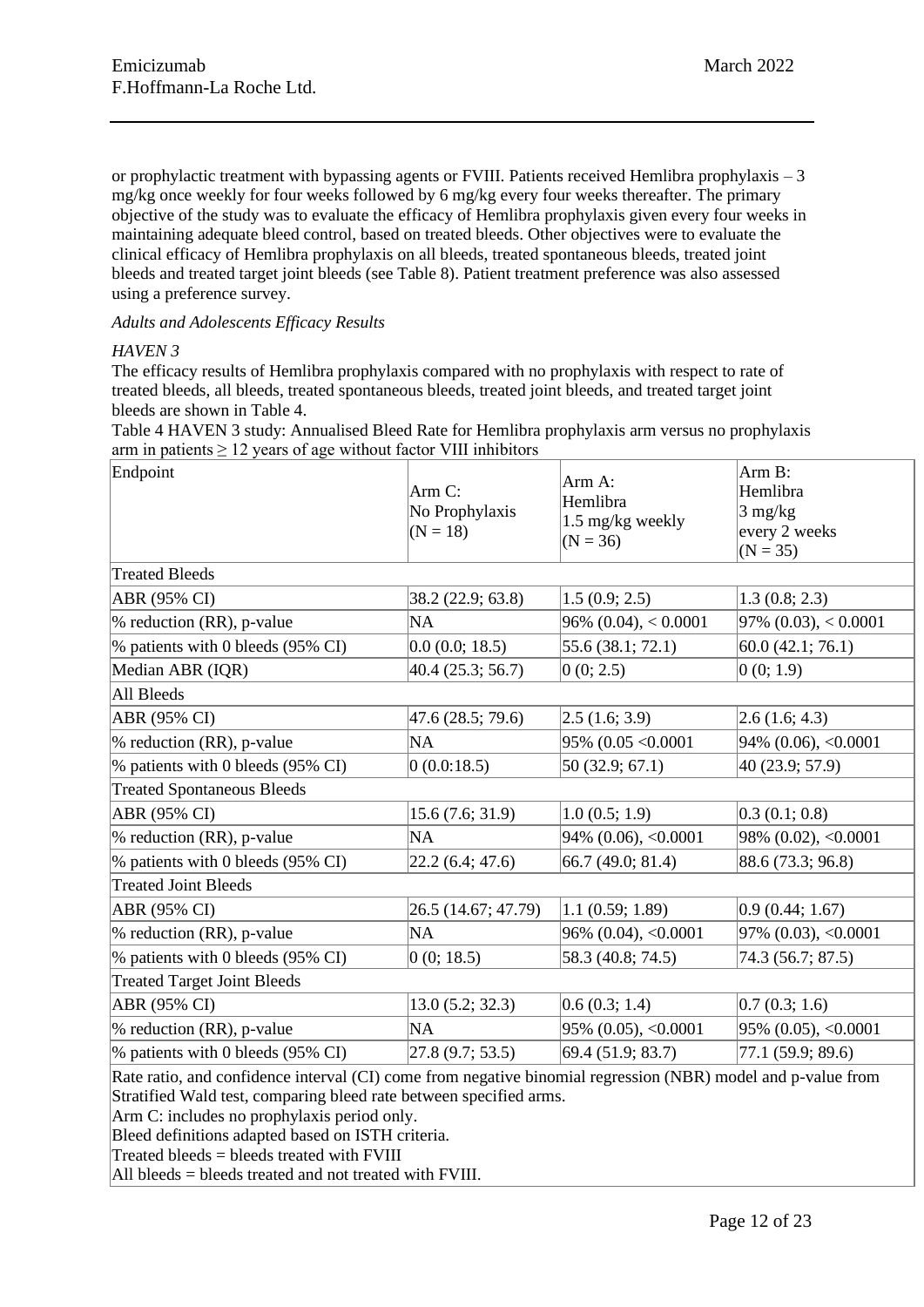Includes data before up-titration only, for patients whose dose was up-titrated.

Patients exposed to emicizumab started with a loading dose of 3 mg/kg/week for 4 weeks.

ABR= Annualised Bleed Rate; CI= confidence interval; RR= rate ratio; IQR= interquartile range, 25th percentile to 75th percentile, NA=Not Applicable

In the HAVEN 3 clinical study intra-patient analysis, Hemlibra prophylaxis resulted in a statistically significant (p<0.0001) reduction (68 %) in bleed rate for treated bleeds compared with previous FVIII prophylaxis collected in the NIS prior to enrollment (see Table 5).

Table 5 HAVEN 3 study: Intra-patient comparison of Annualised Bleed Rate (treated bleeds) with Hemlibra prophylaxis versus previous FVIII prophylaxis

| Endpoint                                | Arm D NIS:                 | Arm D:                    |
|-----------------------------------------|----------------------------|---------------------------|
|                                         | Previous FVIII Prophylaxis | Hemlibra 1.5 mg/kg weekly |
|                                         | $(N = 48)$                 | $(N = 48)$                |
| Median Efficacy Period (weeks)          | 30.1                       | 33.7                      |
| <b>Treated Bleeds</b>                   |                            |                           |
| ABR (95% CI) a                          | 4.8 (3.2; 7.1)             | 1.5(1; 2.3)               |
| $\%$ reduction (RR), p-value            | $68\%$ (0.32), <0.0001     |                           |
| $\%$ patients with zero bleeds (95% CI) | 39.6(25.8; 54.7)           | [54.2 (39.2; 68.6)]       |
| Median ABR (IQR)                        | 1.8(0; 7.6)                | 0(0; 2.1)                 |

Rate ratio and confidence interval (CI) comes from negative binomial regression (NBR) model and p-value from Stratified Wald test, comparing ABR between specified arms.

Intra-patient comparator data from the NIS. Only patients who participated in the NIS and in study HAVEN 3 are included.

Includes data before up-titration only, for patients whose dose was up-titrated.

Treated bleeds = bleeds treated with FVIII. Bleed definitions adapted based on ISTH criteria. ABR= Annualised Bleed Rate; CI= confidence interval; RR= rate ratio; IQR=interquartile range, 25th percentile to 75th percentile Although a higher adherence was observed with emicizumab prophylaxis than with prior FVIII prophylaxis, no difference in ABR in patients with ≥80% or < 80% compliant doses on FVIII prophylaxis according to standard label requirements could be identified (data to be interpreted with caution due to small sample sizes).

Due to the short half-life of FVIII, no carryover effect is assumed after it's discontinuation.

Only the first five emicizumab doses had to be administered under supervision to ensure safety and injection technique proficiency. Similar to FVIII prophylaxis, self administration at home was allowed for all subsequent emicizumab doses.

All patients were treated by hemophilia experts who confirmed that adequate FVIII propylaxis was administered to patients included in the intra-patient comparison, supporting equivalent usual prophylaxis care across sites and patients.

# *HAVEN 1*

The efficacy results of Hemlibra prophylaxis compared with no prophylaxis with respect to rate of treated bleeds, all bleeds, treated spontaneous bleeds, treated joint bleeds, and treated target joint bleeds are shown in Table 6.

#### Table 6 HAVEN 1: Annualised Bleed Rate with Hemlibra prophylaxis arm versus no prophylaxis arm in patients ≥ 12 years of age with factor VIII inhibitors

| Endpoint                             | Arm B: no prophylaxis      | Arm A: 1.5 mg/kg Hemlibra<br>weekly |
|--------------------------------------|----------------------------|-------------------------------------|
|                                      | $N=18$                     | $N=35$                              |
| Treated bleeds                       |                            |                                     |
| $ABR (95\% CI)$                      | [23.3 (12.33; 43.89)]      | $\left 2.9\right(1.69; 5.02\right)$ |
| $\%$ reduction (RR), p-value         | $ 87\% \ (0.13), < 0.0001$ |                                     |
| $\%$ patients with 0 bleeds (95% CI) | 5.6(0.1; 27.3)             | $ 62.9 \ (44.9; 78.5)$              |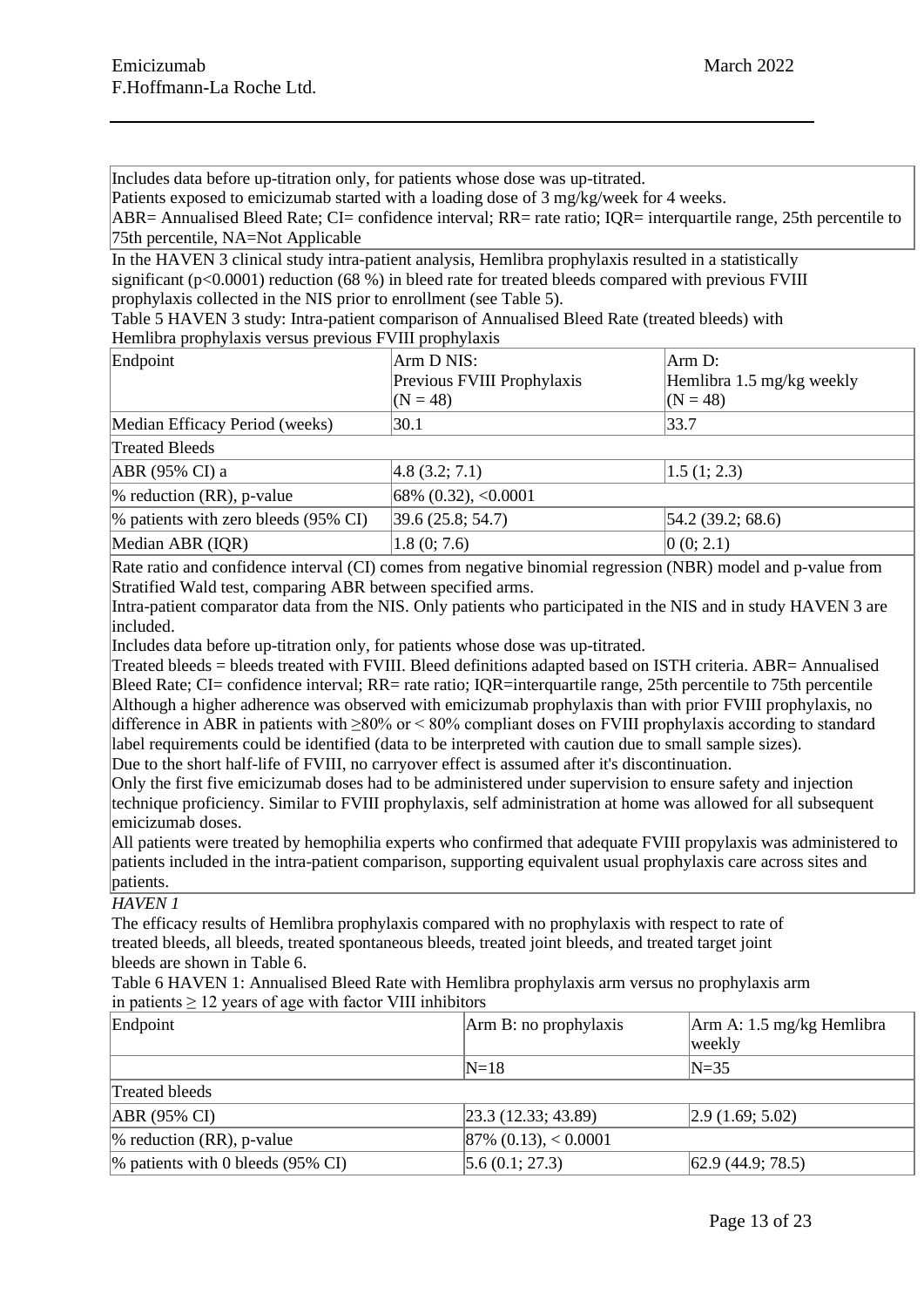| Median ABR (IQR)                     | 18.8 (12.97;35.08)                 | 0(0; 3.73)             |
|--------------------------------------|------------------------------------|------------------------|
| All bleeds                           |                                    |                        |
| ABR (95% CI)                         | 28.3 (16.79; 47.76)                | $ 5.5 \, (3.58; 8.60)$ |
| $\%$ reduction (RR), p-value         | $ 80\% \ (0.20), < 0.0001$         |                        |
| % patients with 0 bleeds (95% CI)    | 5.6(0.1; 27.3)                     | $ 37.1 \ (21.5; 55.1)$ |
| Treated spontaneous bleeds           |                                    |                        |
| ABR (95% CI)                         | 16.8 (9.94; 28.30)                 | 1.3(0.73; 2.19)        |
| $\%$ reduction (RR), p-value         | $92\%$ (0.08), < 0.0001            |                        |
| $\%$ patients with 0 bleeds (95% CI) | 11.1(1.4; 34.7)                    | 68.6(50.7; 83.1)       |
| Treated joint bleeds                 |                                    |                        |
| ABR (95% CI)                         | $\vert 6.7 \, (1.99; 22.42) \vert$ | 0.8(0.26; 2.20)        |
| $\%$ reduction (RR), p-value         | 89% (0.11), 0.0050                 |                        |
| % patients with 0 bleeds (95% CI)    | 50.0(26.0; 74.0)                   | 85.7(69.7; 95.2)       |
| Treated target joint bleeds          |                                    |                        |
| ABR (95% CI)                         | 3.0(0.96; 9.13)                    | $ 0.1 \ (0.03; 0.58)$  |
| $\%$ reduction (RR), p-value         | 95% (0.05), 0.0002                 |                        |
| % patients with 0 bleeds (95% CI)    | 50.0 (26.0; 74.0)                  | 94.3 (80.8; 99.3)      |
|                                      |                                    |                        |

Rate ratio and confidence interval (CI) come from negative binomial regression (NBR) model and p-value from Stratified Wald test, comparing bleed rate between specified arms.

Arm B: includes no prophylaxis period only.

Bleed definitions adapted based on ISTH criteria.

Treated bleeds = bleeds treated with bypassing agents.

All bleeds = bleeds treated and not treated with bypassing agents.

Includes data before up-titration only, for patients whose dose was up-titrated.

Patients exposed to emicizumab started with a loading dose of 3 mg/kg/week for 4 weeks.

 $ABR=$  Annualised Bleed Rate; CI= confidence interval; RR= rate ratio; IOR= interquartile range, 25<sup>th</sup> percentile to  $75<sup>th</sup>$  percentile.

In the HAVEN 1 intra-patient analysis, Hemlibra prophylaxis resulted in statistically significant ( $p =$ 0.0003) and clinically meaningful reduction (79 %) in bleed rate for treated bleeds compared with

previous bypassing agent prophylaxis collected in the NIS prior to enrolment (see Table 7).

Table 7 HAVEN 1: Intra-patient comparison of Annualised Bleed Rate (treated bleeds) with Hemlibra prophylaxis versus previous bypassing agent prophylaxis (NIS patients)

| r - - r -- <i>j -</i> --- -              |                                                      |                                   |
|------------------------------------------|------------------------------------------------------|-----------------------------------|
| Endpoint                                 | $Arm CNIS$ : previous bypassing agent<br>prophylaxis | Arm C: Hemlibra 1.5 mg/kg weekly  |
|                                          | $N=24$                                               | $N=24$                            |
| Treated bleeds                           |                                                      |                                   |
| ABR (95% CI)                             | 15.7 (11.08; 22.29)                                  | $\vert 3.3 \, (1.33; 8.08) \vert$ |
| $\%$ patients with 0 bleeds (95%)<br> CD | 12.5(2.7; 32.4)                                      | $ 70.8 \ (48.9; 87.4)$            |
| Median ABR (IQR)                         | 12.0(5.73; 24.22)                                    | 0.0(0.00; 2.23)                   |
| % reduction<br>$(RR)$ , p-value          | 79%<br>(0.21), 0.0003                                |                                   |

Rate ratio and confidence interval (CI) comes from negative binomial regression (NBR) model and p-value from Stratified Wald test, comparing ABR between specified arms.

Intra-patient comparator data from the NIS.

Only patients who participated in the NIS and in study HAVEN 1 are included.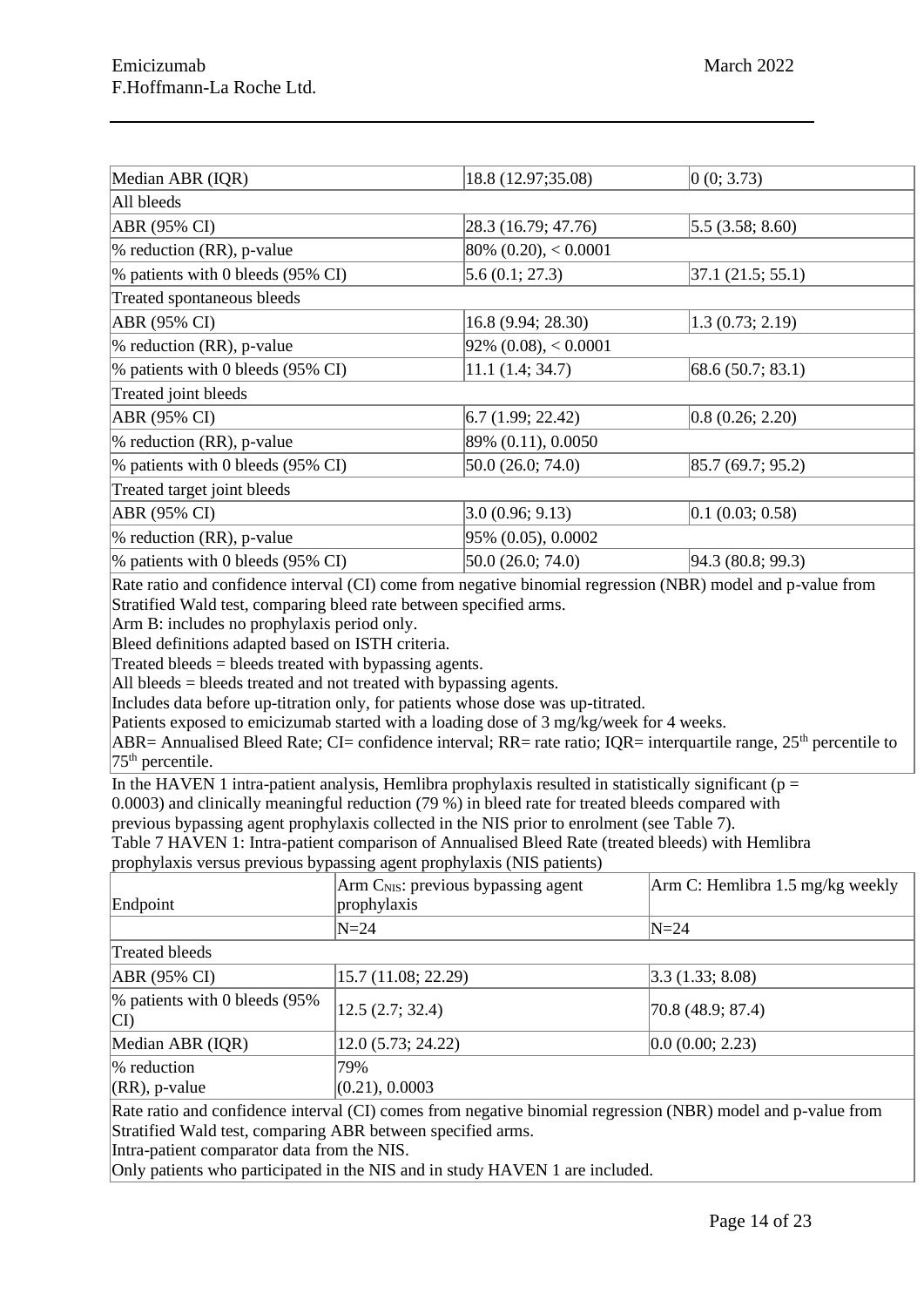Includes data before up-titration only, for patients whose dose was up-titrated.

Treated bleeds  $=$  bleeds treated with bypassing agents.

Bleed definitions adapted based on ISTH criteria.

ABR= Annualised Bleed Rate; CI= confidence interval; RR= rate ratio; IOR=interquartile range,  $25<sup>th</sup>$  percentile to  $75<sup>th</sup>$  percentile

Although a higher adherence was observed with emicizumab prophylaxis than with prior bypassing agent (BPA) prophylaxis, no difference in ABR in patients with ≥ 80% or < 80% compliant doses on BPA prophylaxis according to standard label requirements could be identified (data to be interpreted with caution due to small sample sizes). Due to the short half-life of bypassing agents, no carryover effect is assumed after it's discontinuation. Only the first five emicizumab doses had to be administered under supervision to ensure safety and injection technique proficiency. Similar to BPA prophylaxis, self administration at home was allowed for all subsequent emicizumab doses.

### *HAVEN 4*

Primary analysis efficacy results of Hemlibra prophylaxis every four weeks with respect to rate of treated bleeds, all bleeds, treated spontaneous bleeds, treated joint bleeds, and treated target joint bleeds are shown in Table 8. Forty one patients  $\geq 12$  years old were evaluated for efficacy with a median observation time of 25.6 weeks (range: 24.1-29.4).

Table 8 HAVEN 4: Annualised Bleed Rate with Hemlibra prophylaxis in patients ≥12 years of age with or without factor VIII inhibitors

|                                    | Hemlibra 6mg/kg Q4W       |                               |                          |
|------------------------------------|---------------------------|-------------------------------|--------------------------|
| Endpoints                          | <sup>a</sup> ABR (95% CI) | <sup>b</sup> Median ABR (IQR) | $\%$ Zero Bleeds (95%CI) |
| $\mathbf N$                        | 41                        | 14 I                          | 41                       |
| <b>Treated Bleeds</b>              | 2.4(1.4; 4.3)             | 0.0(0.0; 2.1)                 | $ 56.1 \, (39.7; 71.5)$  |
| All Bleeds                         | 4.5 (3.1; 6.6)            | 2.1(0.0; 5.9)                 | [29.3 (16.1; 45.5)]      |
| <b>Treated Spontaneous Bleeds</b>  | 0.6(0.3;1.5)              | 0.0(0.0; 0.0)                 | 82.9(67.9;92.8)          |
| <b>Treated Joint Bleeds</b>        | 1.7(0.8; 3.7)             | 0.0(0.0; 1.9)                 | [70.7 (54.5; 83.9)]      |
| <b>Treated Target Joint Bleeds</b> | 1.0(0.3; 3.3)             | 0.0(0.0;0.0)                  | 85.4(70.8; 94.4)         |

 $\alpha$  Calculated with negative binomial regression (NBR) model

 $\overline{b}$  Calculated ABR

Bleed definitions adapted based on ISTH criteria

Treated bleeds: bleeds treated with FVIII or rFVIIa

All bleeds: bleeds treated and not treated with FVIII or rFVIIa

Patients exposed to emicizumab started with a loading dose of 3mg/kg/week for 4 weeks.

ABR=Annualized Bleed Rate, CI=confidence interval; IOR=interquartile range;  $25<sup>th</sup>$  percentile to  $75<sup>th</sup>$  percentile ; Q4W=once every four week prophylaxis

*Adults and Adolescents Health-Related outcome measures*

The HAVEN adult and adolescent clinical studies evaluated patient-reported hemophilia-related quality of life outcomes with the Haemophilia-Specific Quality of Life (Haem-A-QoL) questionnaire for adults (> 18 years) and its adolescent version (Haemo-QoL-SF, for 8 to <18 years), the Physical Health Score (i.e. painful swellings, presence of joint pain, pain with movement, difficulty walking far and needing more time to get ready) and Total Score (summary of all scores) were protocol defined endpoints of interest. To measure change in health status, the Index Utility Score (IUS) and the Visual Analog Scale (VAS) from the EuroQoL Five-Dimension-Five Levels Questionnaire (EQ-5D-5L) was examined.

# *HAVEN 1 health-related outcomes*

In this study baseline Total Scores (mean  $=$  41.14 and 44.58, respectively) and Physical Health scale scores (mean = 52.41 and 57.19, respectively) were similar for Hemlibra prophylaxis and no prophylaxis. Table 9 provides a summary of the comparison between the Hemlibra prophylaxis arm (Arm A) and the no prophylaxis arm (Arm B) on the Haem-A-QoL Total Score and Physical Health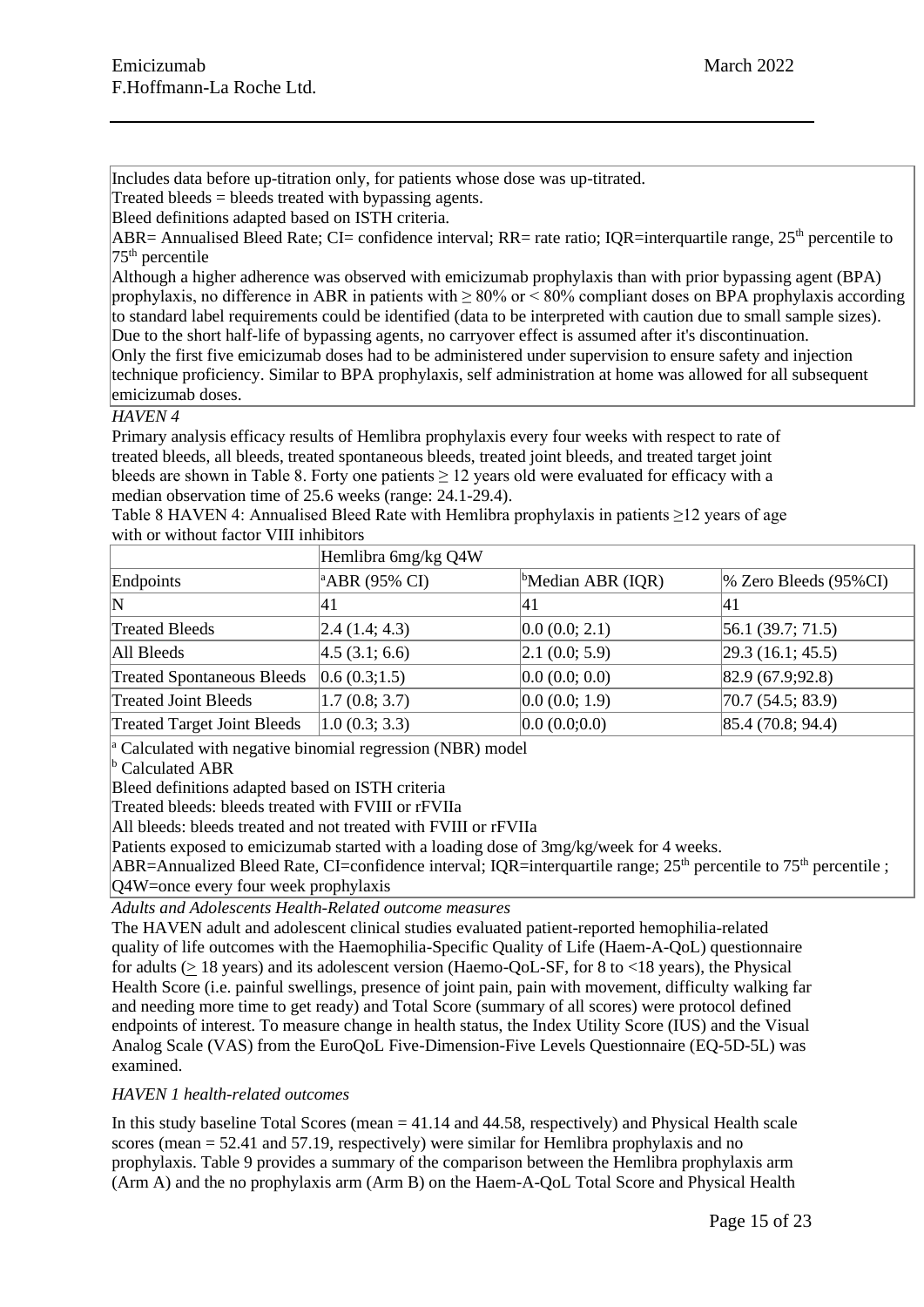scale after 24 weeks of treatment adjusting for baseline. Weekly Hemlibra prophylaxis showed a statistically significant and clinically meaningful improvement compared with no prophylaxis in the pre-specified endpoints of Haem-A-QoL Physical Health Scale score at the Week 25 assessment. Table 9 HAVEN 1: Change in Haem-A-QoL Physical Health and Total score with Hemlibra prophylaxis versus no prophylaxis in patients  $\geq 18$  years with factor VIII inhibitors

| Haem-A-QoL at week 25                     | Arm B: no prophylaxis | Arm A: Hemlibra 1.5 mg/kg |  |
|-------------------------------------------|-----------------------|---------------------------|--|
|                                           | $(N=14)$              | weekly $(N=25)$           |  |
| Physical health score (range 0 to $100$ ) |                       |                           |  |
| Adjusted mean                             | 54.17                 | 32.61                     |  |
| Difference in adjusted means (95% CI)     | 21.55(7.89, 35.22)    |                           |  |
| $ p-value $                               | $ 0.0029\rangle$      |                           |  |
| Total score (range 0 to 100)              |                       |                           |  |
| Adjusted mean                             | 43.21                 | 29.2                      |  |
| Difference in adjusted means (95% CI)     | 14.01(5.56, 22.45)    |                           |  |

Arm B: includes no prophylaxis period only.

Includes data before up-titration only, for patients whose dose was up-titrated.

Patients exposed to emicizumab started with a loading dose of 3 mg/kg/week for 4 weeks.

Haem-A QoL scales range from 0 to 100; lower scores are reflective of better HRQoL.

Clinically meaningful difference: Total score: 7 points; Physical Health: 10 points. Analyses are based on data from individuals who provided responses at both baseline and Week 25 assessments.

### *HAVEN 1 Health Status Outcomes*

Table 10 provides a summary of the comparison between the Hemlibra prophylaxis arm (Arm A) and the no prophylaxis arm (Arm B) on the EQ-5D-5L index utility scale and visual analog scale after 24 weeks of treatment adjusting for baseline

Table 10 HAVEN 1: EQ-5D-5L scores in patients  $\geq$  12 years at week 25

| EQ-5D-5L scores after 24 weeks                                            | Arm B: no prophylaxis $(N=16)$ | Arm A: Hemlibra 1.5 mg/kg<br>weekly $(N=29)$ |
|---------------------------------------------------------------------------|--------------------------------|----------------------------------------------|
| Visual Analogue Scale                                                     |                                |                                              |
| Adjusted mean                                                             | 74.36                          | 84.08                                        |
| Difference in adjusted means (95% CI)                                     | $-9.72(-17.62,-1.82)$          |                                              |
| Index Utility Score                                                       |                                |                                              |
| Adjusted mean                                                             | 0.65                           | 0.81                                         |
| Difference in adjusted means (95% CI)                                     | $-0.16(-0.25, -0.07)$          |                                              |
| $\Lambda$ and $\mathbf{D}$ included no needs interior neglector $\Lambda$ |                                |                                              |

Arm B: includes no prophylaxis period only.

Includes data before up-titration only, for patients whose dose was up-titrated.

Patients exposed to emicizumab started with a loading dose of 3 mg/kg/week for 4 weeks.

Higher scores indicate better quality of life.

Clinically meaningful difference: VAS: 7 points, Index Utility Score: 0.07 points

Analyses are based on data from individuals who provided responses at both baseline and Week 25 assessments.

### *Clinical study in paediatric patients*

*Paediatric patients (age < 12 years old, or 12 to 17 years old weighing < 40 kg) with haemophilia A with factor VIII inhibitors (Study BH29992 – HAVEN 2)*

Hemlibra weekly prophylaxis was evaluated in a single-arm, multicentre, open-label clinical study in paediatric patients (age < 12 years old, or 12 to 17 years old weighing < 40 kg) with haemophilia A with factor VIII inhibitors. Patients received Hemlibra prophylaxis at 3 mg/kg once weekly for the first 4 weeks followed by 1.5 mg/kg once weekly thereafter.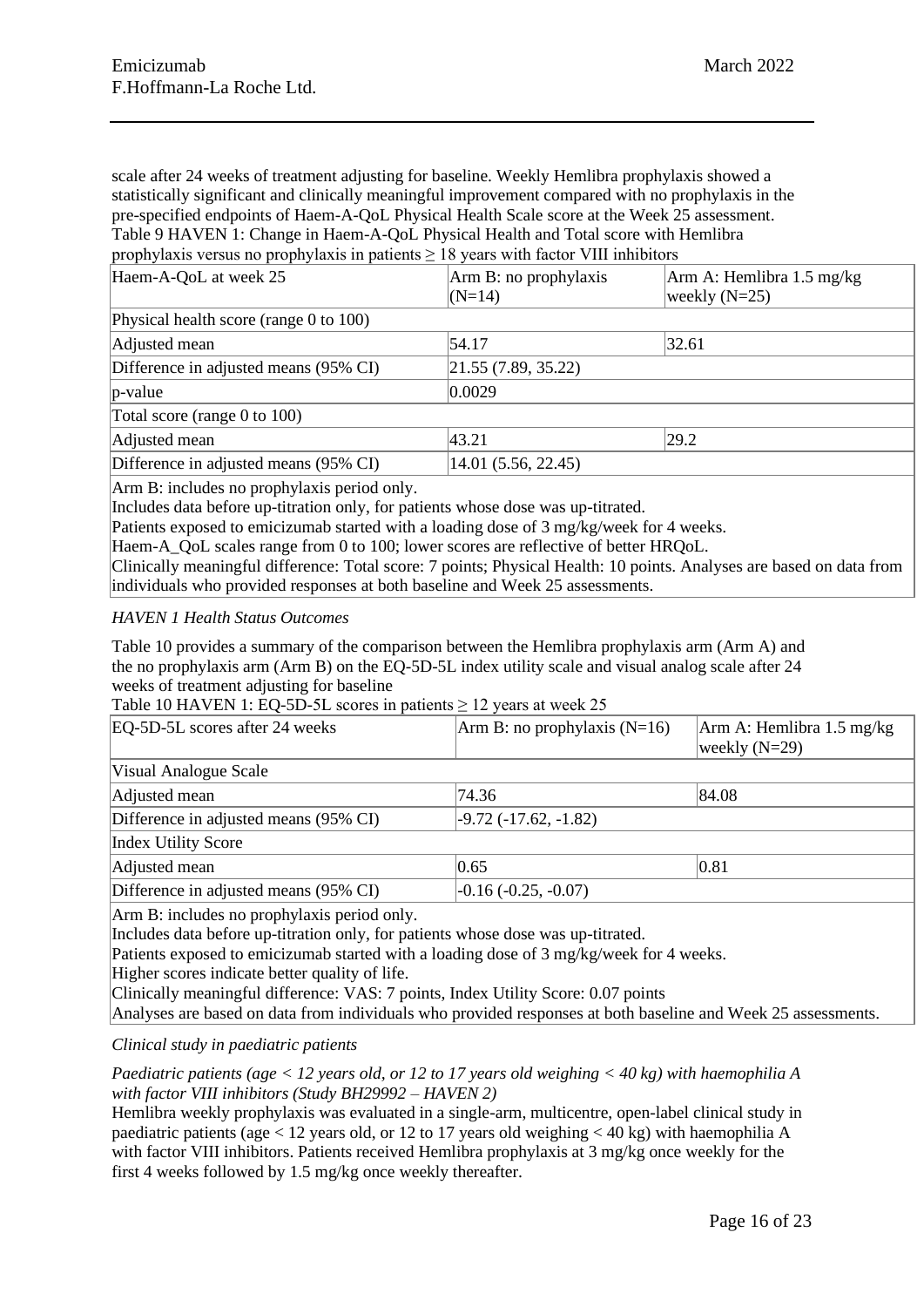The study evaluated the pharmacokinetics, safety, and efficacy including the efficacy of weekly Hemlibra prophylaxis compared with previous episodic and prophylactic bypassing agent treatment in patients who had participated in the NIS prior to enrolment (intra-patient comparison).

*HAVEN 2 paediatric Efficacy Results (Interim Analysis)*

At the time of the interim analysis, efficacy was evaluated in 59 patients who were < 12 years old and had been receiving weekly Hemlibra prophylaxis for at least 12 weeks, including four patients aged  $\lt$ 2 years old, 17 patients aged 2 to < 6 years, 38 patients aged 6 to < 12 years old. Annualized bleed rate and percent of patients with zero bleeds were calculated (see Table 11). The median observation time for these patients was 29.6 weeks (range: 18.4 to 63.0 weeks).

Table 11 HAVEN 2: Overview of efficacy (interim analysis)

| Endpoint                    | $^{\circ}$ ABR (95% CI)<br>${}^{b}N = 59$ | <sup>c</sup> Median ABR (IQR)<br>$\rm ^{b}N = 59$ | % Zero Bleeds<br>$(95\% \text{ CI})$<br>${}^{b}N = 59$ |
|-----------------------------|-------------------------------------------|---------------------------------------------------|--------------------------------------------------------|
| Treated bleeds              | 0.3(0.1; 0.5)                             | 0(0; 0)                                           | 86.4(75; 94)                                           |
| All bleeds                  | 3.8(2.2; 6.5)                             | 0(0; 3.4)                                         | $ 55.9 \ (42.4; 68.8) $                                |
| Treated spontaneous bleeds  | 0(0; 0.2)                                 | 0(0;0)                                            | $ 98.3 \ (90.9; 100)$                                  |
| Treated joint bleeds        | 0.2(0.1; 0.4)                             | 0(0;0)                                            | 89.8(79.2; 96.2)                                       |
| Treated target joint bleeds | 0.1(0;0.7)                                | 0(0;0)                                            | 96.6(88.3; 99.6)                                       |

 $ABR =$  annualized bleed rate; CI = confidence interval; IOR = interquartile range, 25th percentile to 75th percentile a Calculated with negative binomial regression (NBR) model.

b Efficacy data from treated patients aged  $< 12$  years who had been on study HAVEN 2 for at least 12 weeks (N = 59), as the study aimed to primarily investigate treatment effect based on age.

bCalculated ABR

Bleed definitions adapted based on ISTH criteria.

Treated bleeds: bleeds treated with bypassing agents.

All bleeds: bleeds treated and not treated with bypassing agents.

Patients exposed to emicizumab started with a loading dose of 3 mg/kg/week for 4 weeks.

In the intra-patient analysis, Hemlibra weekly prophylaxis resulted in a clinically meaningful

reduction (98 %) in treated bleed rate in 18 paediatric patients who had at least 12 weeks of Hemlibra

prophylaxis compared to their bleed rate collected in the NIS prior to enrolment (Table 12).

Table 12 HAVEN 2: Intra-patient comparison of Annualised Bleed Rate (treated bleeds) with

Hemlibra prophylaxis versus previous bypassing agent prophylaxis

| Endpoint                                |  | Previous bypassing agent treatment* Hemlibra prophylaxis ( $N = 18$ ) |                  |  |  |
|-----------------------------------------|--|-----------------------------------------------------------------------|------------------|--|--|
|                                         |  | $(N = 18)$                                                            |                  |  |  |
| Treated bleeds                          |  |                                                                       |                  |  |  |
| $ABR (95\% CI)$                         |  | 19.8(15.3; 25.7)                                                      | 0.4(0.15; 0.88)  |  |  |
| $\%$ reduction (RR)                     |  | 98%                                                                   |                  |  |  |
|                                         |  | (0.02)                                                                |                  |  |  |
| $\%$ patients with zero bleeds (95% CI) |  | 5.6(0.1; 27.3)                                                        | 77.8(52.4; 93.6) |  |  |

 $*$  Previous prophylactic treatment for 15 of the 18 patients; previous episodic (on-demand) treatment for 3 subject Rate ratio and confidence interval (CI) comes from negative binomial regression (NBR) model and p-value from Stratified Wald test, comparing ABR between specified arms.

Intra-patient comparator data from the NIS.

Only patients who participated in the NIS and in study HAVEN 2 are included.

Bleed definitions adapted based on ISTH criteria.

Treated bleeds: bleeds treated with bypassing agents.

Patients exposed to emicizumab started with a loading dose of 3 mg/kg/week for 4 weeks.

Median ABR (IOR)  $16.2$  (11.49; 25.78)  $0$  (0; 0)

ABR= Annualised Bleed Rate; CI= confidence interval; RR= rate ratio; IQR=interquartile range,  $25<sup>th</sup>$  percentile to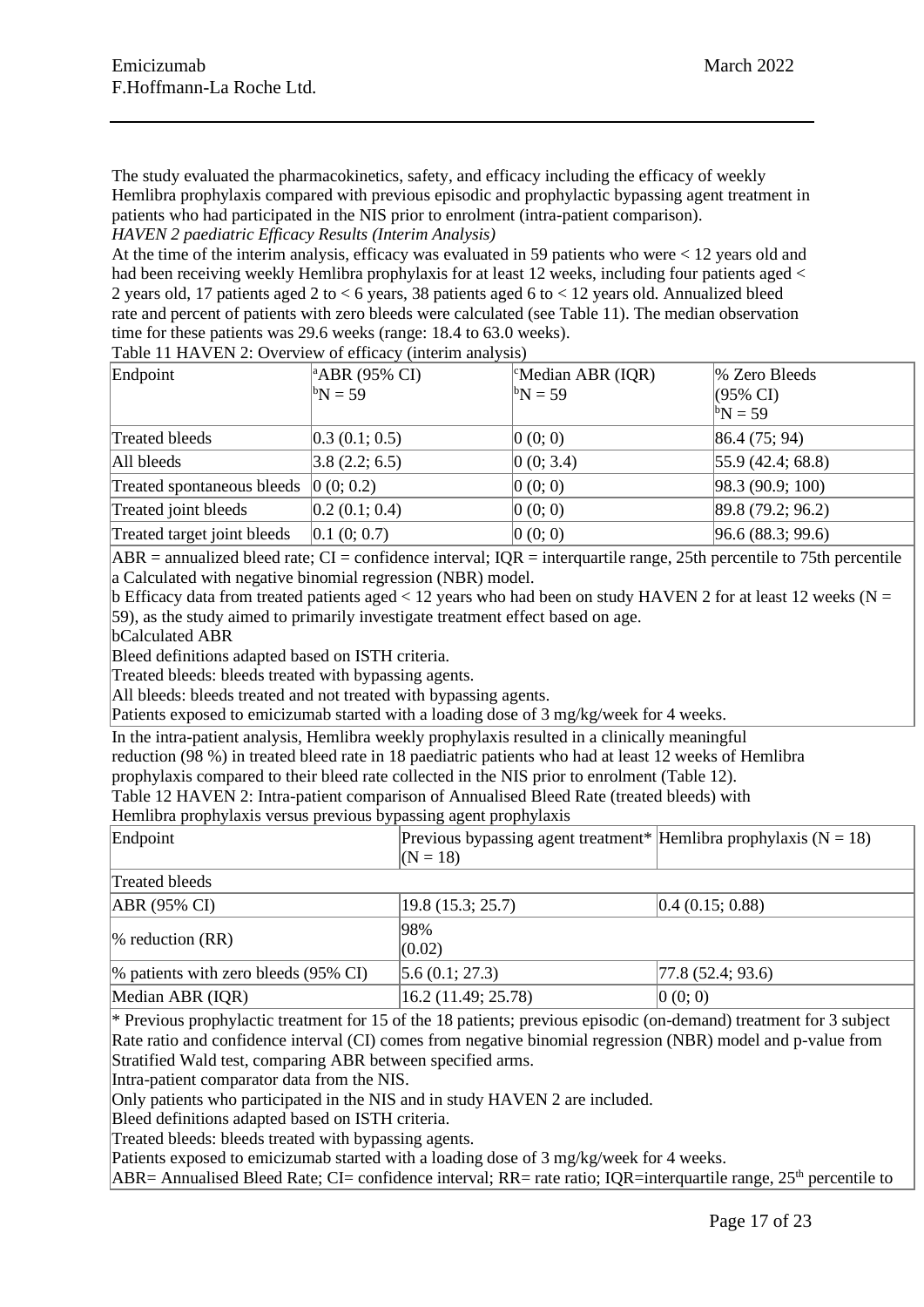# $75<sup>th</sup>$  percentile

Although a higher adherence was observed with emicizumab prophylaxis than with prior bypassing agent (BPA) prophylaxis, no difference in ABR in patients with ≥ 80% or < 80% compliant doses on BPA prophylaxis according to standard label requirements could be identified (data to be interpreted with caution due to small sample sizes). Due to the short half-life of bypassing agents, no carryover effect is assumed after it's discontinuation. Only the first five emicizumab doses had to be administered under supervision to ensure safety and injection technique proficiency. Similar to BPA prophylaxis, self administration at home was allowed for all subsequent emicizumab doses.

# *Pediatric Health-Related Outcomes Results*

# *HAVEN 2 Health-Related Outcomes*

In HAVEN 2, HROoL for patients aged  $> 8$  to  $< 12$  years was evaluated at week 25 based on the Haemo-QoL-SF questionnaire for children (see Table 13). The Haemo-QoL-SF is a valid and reliable measure of HRQoL. HRQoL for patients aged < 12 years was also evaluated at week 25 based on the Adapted InhibQoL with Aspects of Caregiver Burden questionnaire completed by caregivers (see Table 13). The Adapted InhibQoL is a valid and reliable measure of HRQoL.

Table 13 HAVEN 2: Change from baseline to week 25 in the Physical Health score of patients (< 12 years of age) following treatment with Hemlibra prophylaxis as reported by patients and caregivers

|                                                                                      | Haemo-QoL-SF                                      |  |
|--------------------------------------------------------------------------------------|---------------------------------------------------|--|
| Physical health score (range 0 to $100)^a$ )                                         |                                                   |  |
| Mean baseline score (95% CI) ( $n = 18$ )                                            | $ 29.5(16.4 - 42.7) $                             |  |
| Mean change from baseline (95% CI) ( $n = 15$ )                                      | $-21.7(-37.1 - 6.3)$                              |  |
|                                                                                      | Adapted InhibQoL with aspects of caregiver burden |  |
| Physical health score (range 0 to $100$ ) <sup>a</sup>                               |                                                   |  |
| Mean baseline score (95% CI) ( $n = 54$ )                                            | $ 37.2 \ (31.5 - 42.8) $                          |  |
| Mean change from baseline (95% CI) ( $n = 43$ )                                      | $-32.4(-38.6 - -26.2)$                            |  |
| $a \sim a$ at a second (positive change second) are reflective of better functioning |                                                   |  |

Lower scores (negative change scores) are reflective of better functioning.

Analyses are based on data from individuals who provided responses at both baseline and Week 25 assessments.

There is limited experience with bypassing agent or FVIII use during surgeries and procedures. Bypassing agent or FVIII use during surgeries and procedures was determined by the investigator. In the event of breakthrough bleeding, patients receiving emicizumab prophylaxis should be managed with available therapies. For bypassing agent guidance refer to section 4.4.

### *Immunogenicity*

As with all therapeutic proteins, there is the potential for an immune response in patients treated with emicizumab. A total of 398 patients were tested for anti-emicizumab antibodies in the HAVEN 1-4 clinical trials. Less than 5 % of patients tested positive for anti-emicizumab antibodies and < 1 % of patients had anti-emicizumab antibodies with neutralizing potential (based on declining pharmacokinetics). Loss of efficacy was reported in 1 out of 398 patients. . In case of clinical signs of loss of efficacy, a change of treatment should be considered.

# *Elderly population*

Use of Hemlibra in patients aged 65 and over with haemophilia A is supported by adult and adolescent studies HAVEN 1, HAVEN 3, and HAVEN 4. Based on limited data, there is no evidence to suggest a difference in efficacy or safety in patients aged 65 years or above. 5.2 Pharmacokinetic properties

The pharmacokinetics of emicizumab was determined via non-compartmental analysis in healthy subjects and using a population pharmacokinetic analysis on a database composed of 389 patients with haemophilia A.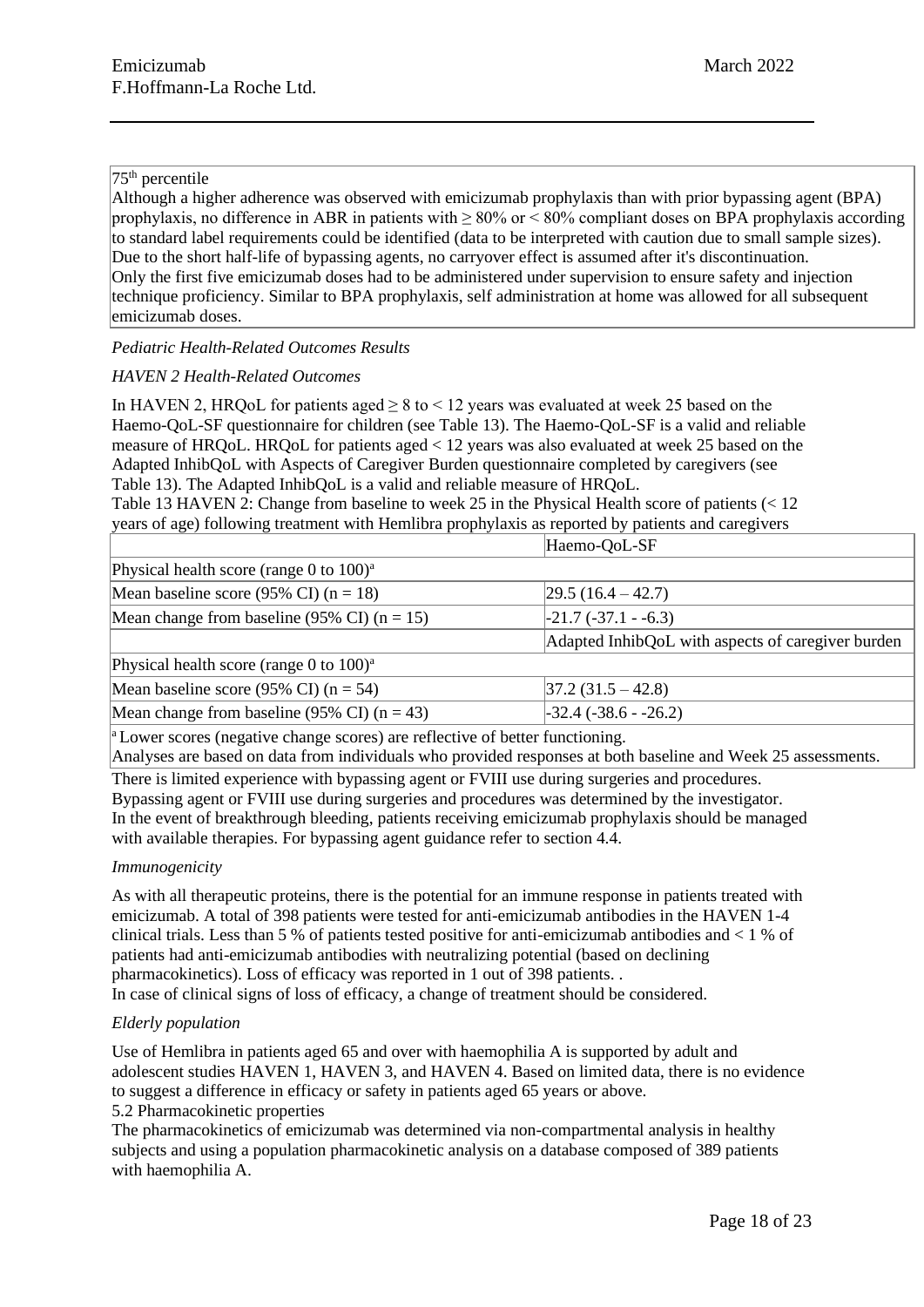### *Absorption*

Following subcutaneous administration in haemophilia A patients, the absorption half-life was 1.6 days.

Following multiple subcutaneous administrations of 3 mg/kg once weekly for the first 4 weeks in haemophilia A patients, mean ( $\pm SD$ ) trough plasma concentrations of emicizumab achieved 52.6±13.6 µg/mL at Week 5.

The predicted mean ( $\pm SD$ ) C<sub>trough</sub>, and C<sub>max</sub> and ratios of C<sub>max</sub>/C<sub>trough</sub> at steady- state for the recommended maintenance doses of 1.5 mg/kg once weekly, 3 mg/kg every two weeks or 6 mg/kg every four weeks are shown in Table 14 .

Table 14 Mean  $(\pm SD)$  steady-state emicizumab concentrations

|                                            | Maintenance dose      |                               |                                        |  |  |  |  |
|--------------------------------------------|-----------------------|-------------------------------|----------------------------------------|--|--|--|--|
| Parameters                                 | 1.5 mg/kg once weekly | $\beta$ mg/kg every two weeks | $\frac{1}{2}$ 6 mg/kg every four weeks |  |  |  |  |
| $C_{\text{max, ss}} (\mu g/mL)$            | $54.9 \pm 15.9$       | $ 58.1 \pm 16.5 $             | $ 66.8 \pm 17.7$                       |  |  |  |  |
| $C_{\text{avg, ss}} (\mu g/mL)$            | $153.5 \pm 15.7$      | $ 53.5 \pm 15.7 $             | $ 53.5 \pm 15.7$                       |  |  |  |  |
| $C_{\text{trough, ss}} (\mu g/mL)$         | $51.1 \pm 15.3$       | $ 46.7 \pm 16.9 $             | $ 38.3 \pm 14.3 $                      |  |  |  |  |
| $ C_{\text{max}}/C_{\text{trough ratio}} $ | $1.08 \pm 0.03$       | $1.26 \pm 0.12$               | $1.85 \pm 0.46$                        |  |  |  |  |

 $|C_{\text{avg, ss}}| =$  average concentration at steady state;  $C_{\text{max, ss}}$  = maximum plasma concentration at steady state;  $C_{\text{trough, ss}}$  = trough concentration at steady state;  $QW =$  once weekly;  $Q2W =$  every two weeks;  $Q4W =$  every four weeks. Pharmacokinetic parameters derived from the population PK model.

Similar PK profiles were observed following once weekly dosing (3 mg/kg/week for 4 weeks followed by 1.5 mg/kg/week) in adults/adolescents ( $> 12$  years) and children ( $< 12$  years) (see Figure 1).

Figure 1: Mean ( $\pm$ 95% CI) plasma emicizumab concentration versus time profiles for patients  $\geq$  12 years (studies HAVEN 1 and HAVEN 3) compared with patients < 12 years (study HAVEN 2)



In healthy subjects, the absolute bioavailability following subcutaneous administration of 1 mg/kg was between 80.4% and 93.1% depending on the injection site. Similar pharmacokinetic profiles were observed following subcutaneous administration in the abdomen, upper arm, and thigh. Emicizumab can be administered interchangeably at these anatomical sites (see section 4.2).

# *Distribution*

Following a single intravenous dose of 0.25 mg/kg emicizumab in healthy subjects, the volume of distribution at steady state was 106 mL/kg (i.e. 7.4 L for a 70-kg adult).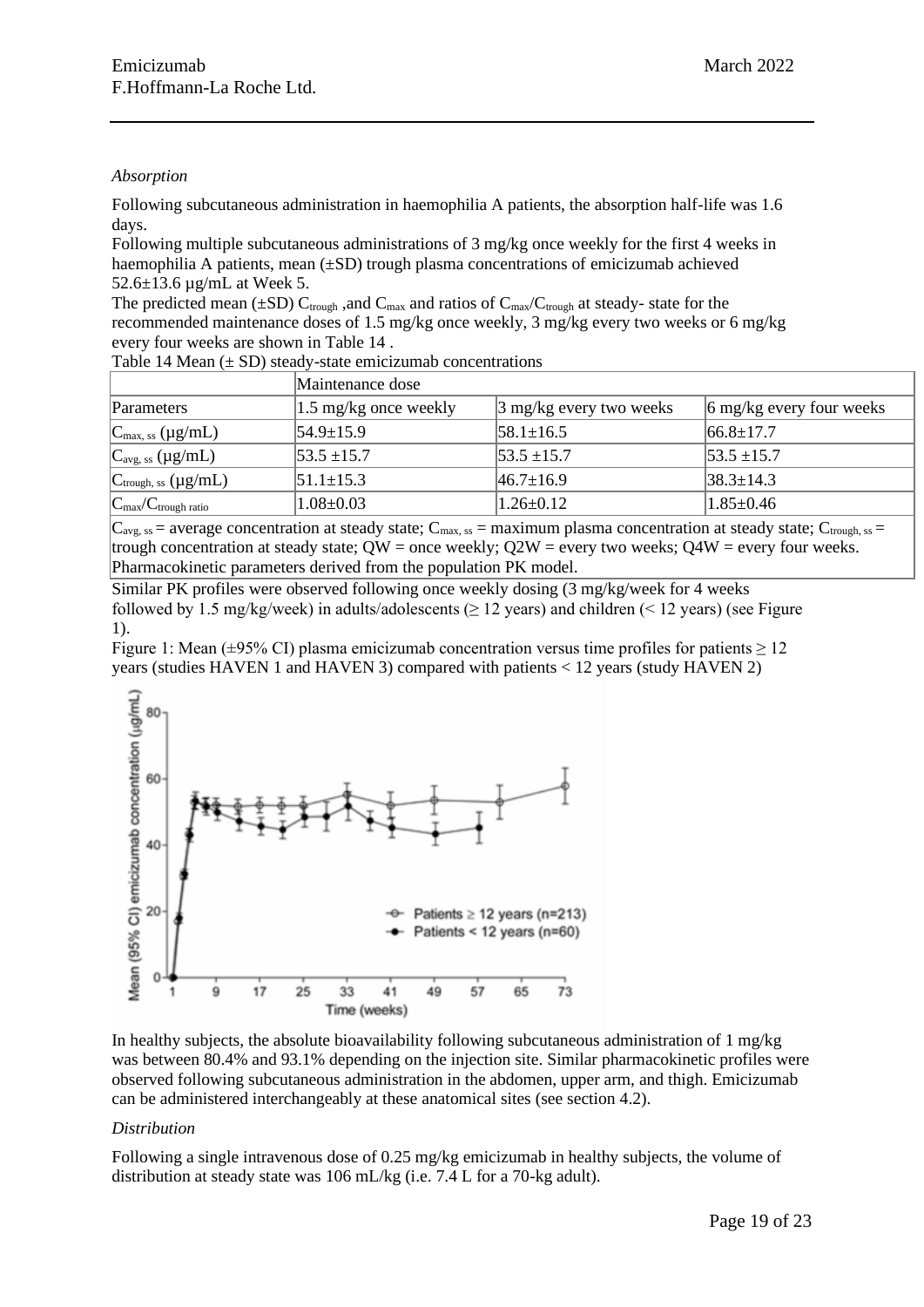The apparent volume of distribution (V/F), estimated from the population PK analysis, in haemophilia A patients following multiple subcutaneous doses of emicizumab was 10.4 L.

### *Metabolism*

The metabolism of emicizumab has not been studied. IgG antibodies are mainly catabolised by lysosomal proteolysis and then eliminated from or reused by the body.

### *Elimination*

Following intravenous administration of 0.25 mg/kg in healthy subjects, the total clearance of emicizumab was 3.26 mL/kg/day (i.e. 0.228 L/d for a 70 kg adult) and the mean terminal half-life was 26.7 days.

Following single subcutaneous injection in healthy subjects, the elimination half-life was approximately 4 to 5 weeks.

Following multiple subcutaneous injections in haemophilia A patients, the apparent clearance was 0.272 L/day and the elimination apparent half-life was 26.8 days.

### *Dose linearity*

Emicizumab exhibited dose proportional pharmacokinetics in patients with haemophilia A after the first dose of Hemlibra over a dose range from 0.3 to 6 mg/kg. The exposure (Cavg, ss) of multiple doses is comparable between 1.5 mg/kg every week, 3mg/kg every 2 weeks and 6mg/kg dose every 4 weeks.

### *Special populations*

### *Paediatric*

The effect of age on the pharmacokinetics of emicizumab was assessed in a population pharmacokinetic analysis which included 5 infants ( $> 1$  month to  $< 2$  years), 55 children (less than 12 years) and 50 adolescents (12 to  $<$  18 years) with haemophilia A. Age did not affect the pharmacokinetics of emicizumab in paediatric patients.

### *Elderly*

The effect of age on the pharmacokinetics of emicizumab was assessed in a population pharmacokinetic analysis which included thirteen subjects aged 65 years and older (no subjects were older than 77 years of age). Relative bioavailability decreased with older age, but no clinically important differences were observed in the pharmacokinetics of emicizumab between subjects < 65 years and subjects  $\geq 65$  years.

### *Race*

Population pharmacokinetics analyses in patients with haemophilia A showed that race did not affect the pharmacokinetics of emicizumab. No dose adjustment is required for this demographic factor.

### *Renal impairment*

No dedicated studies of the effect of renal impairment on the pharmacokinetics of emicizumab have been conducted.

Most of the patients with hemophilia A in the population pharmacokinetic analysis had normal renal function (N = 332; creatinine clearance  $[CLcr] \ge 90$  mL/min) or mild renal impairment (N = 27; CLcr of 60-89 mL/min). Mild renal impairment did not affect the pharmacokinetics of emicizumab. There are limited data available on the use of Hemlibra in patients with moderate renal impairment (only 2 patients with CLcr of 30-59 mL/min) and no data in patients with severe renal impairment. The impact of moderate and severe renal impairment on the pharmacokinetics of emicizumab cannot be concluded.

Emicizumab is a monoclonal antibody and is cleared via catabolism rather than renal excretion and a change in dose is not expected to be required for patients with renal impairment.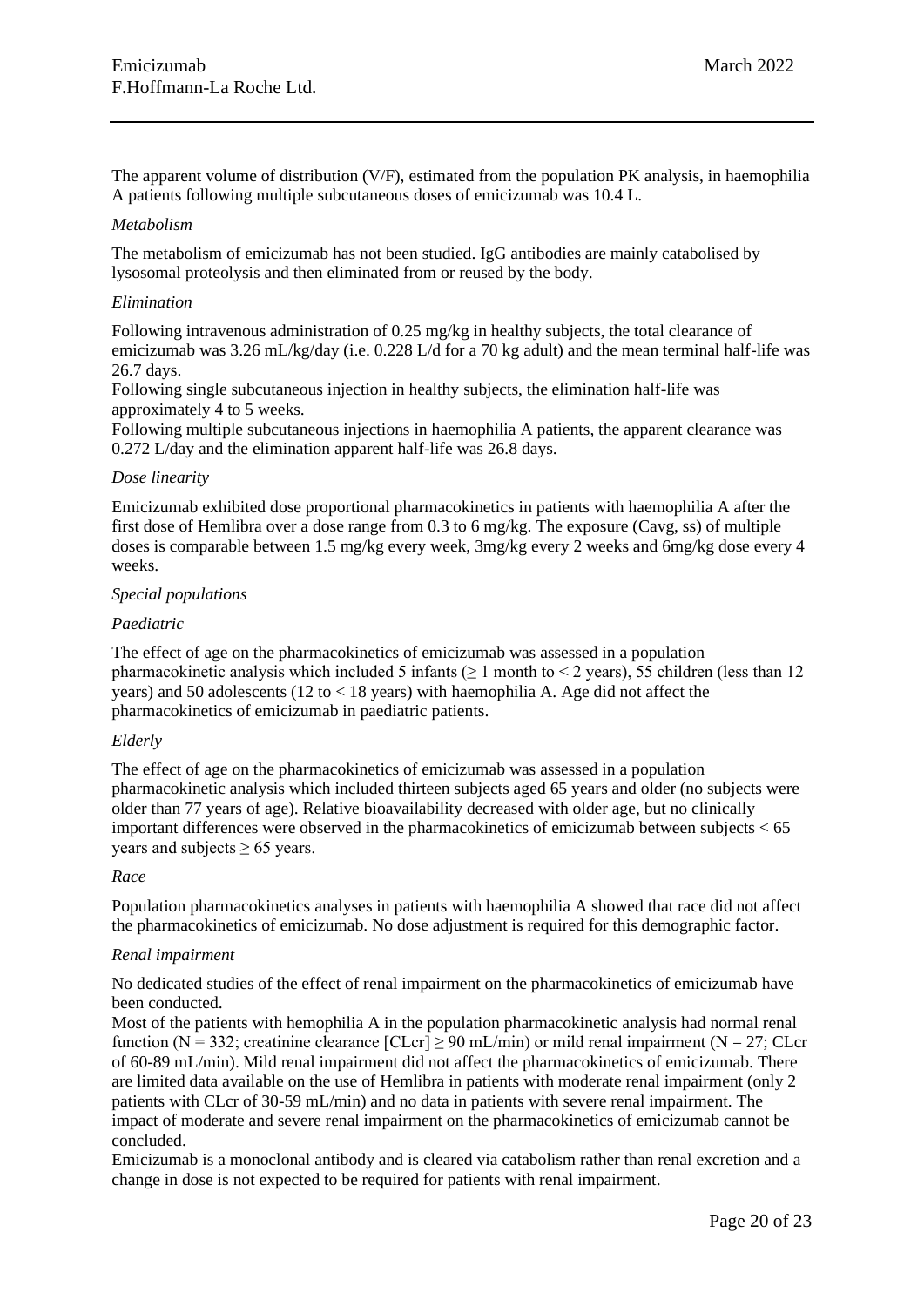### *Hepatic impairment*

No dedicated studies on the effect of hepatic impairment on the pharmacokinetics of emicizumab have been conducted. Most of the patients with haemophilia A in the population pharmacokinetic analysis had normal hepatic function (bilirubin and  $AST \leq ULN$ ,  $N = 300$ ) or mild hepatic impairment (bilirubin  $\leq$  ULN and AST > ULN or bilirubin from 1.0 to 1.5  $\times$  ULN and any AST, N = 51). Only 6 patients had moderate hepatic impairment (1.5  $\times$  ULN  $\lt$  bilirubin  $\lt$  3  $\times$  ULN and any AST). Mild hepatic impairment did not affect the pharmacokinetics of emicizumab (see section 4.2). The safety and efficacy of emicizumab have not been specifically tested in patients with hepatic impairment. Patients with mild and moderate hepatic impairment were included in clinical trials. No data are available on the use of Hemlibra in patients with severe hepatic impairment. Emicizumab is a monoclonal antibody and cleared via catabolism rather than hepatic metabolism and a change in dose is not expected to be required for patients with hepatic impairment.

### *Other special populations*

Modelling shows that less frequent dosing in patients with hypoalbuminemia and low body weight for their age results in lower emicizumab exposures; simulations indicate that these patients would still benefit from clinically meaningful bleed control. No patients with such characteristics were enrolled in clinical trials.

### **5.3 Preclinical safety data**

Preclinical data reveal no special hazards for humans based on studies of acute and repeated dose toxicity, including safety pharmacology endpoints and endpoints for reproductive toxicity.

### *Fertility*

Emicizumab did not cause any changes in the reproductive organs of male or female cynomolgus monkeys up to the highest tested dose of 30 mg/kg/week (equivalent to 11 times the human exposure at the highest dose of 3 mg/kg/week, based on AUC).

### *Teratogenicity*

No data are available with respect to potential side effects of emicizumab on embryo-foetal development.

### *Injection site reactions*

Reversible hemorrhage, perivascular mononuclear cell infiltration, degeneration/necrosis of subcutis and swelling of endothelium in the subcutis was noted in animals after subcutaneous injection.

### **6. Pharmaceutical particulars**

### **6.1 List of excipients**

L-Arginine L-Histidine L-Aspartic ac0id Poloxamer 188 Water for injections

### **6.2 Incompatibilities**

No incompatibilities between Hemlibra and polypropylene or polycarbonate syringes and stainless steel needles have been observed.

In the absence of compatibility studies, this medicinal product must not be mixed with other medicinal products.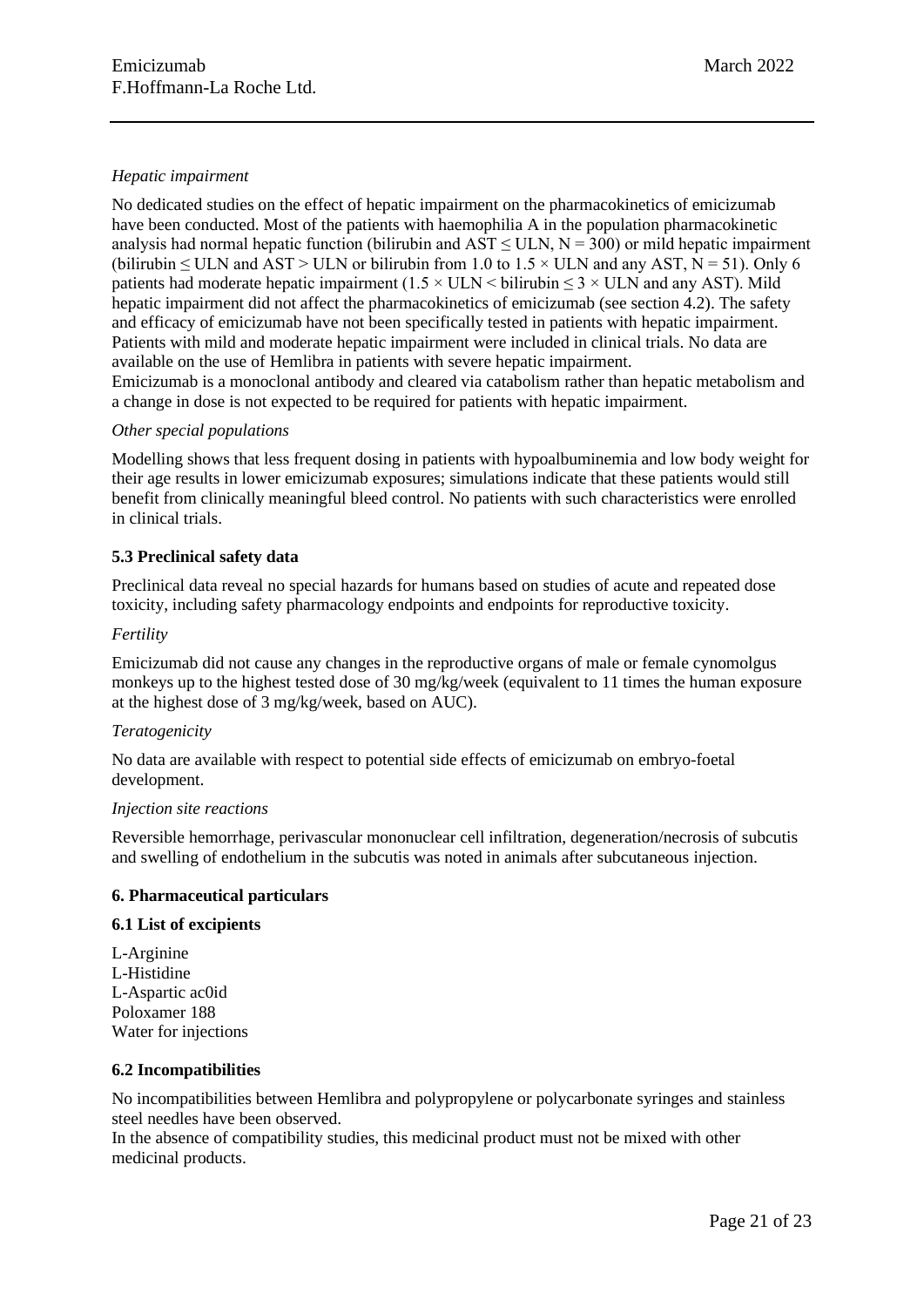### **6.3 Shelf life**

*Unopened vial* Hemlibra 30 mg/mL solution for injection 30 months Hemlibra 150 mg/mL solution for injection 30 months. Once removed from the refrigerator, unopened vials can be kept at room temperature (below 30°C) for up to 7 days.

After storage at room temperature, unopened vials may be returned to the refrigerator. If stored out of and then returned to refrigeration, the total combined time out of refrigeration should not exceed 7 days. The vials should never be exposed to temperatures above 30 °C. Vials that have been kept at room temperature for more than 7 days or exposed to temperatures above 30 °C should be discarded.

### *Pierced vial and filled syringe*

From a microbiological point of view, once transferred from the vial to the syringe, the medicinal product should be used immediately. If not used immediately, in-use storage times and conditions are the responsibility of the user.

#### **6.4 Special precautions for storage**

Store in a refrigerator (2<sup>o</sup>C to 8<sup>o</sup>C). Do not freeze. Keep the vial in the outer carton in order to protect from light. For storage conditions after first opening of the medicinal product, see section 6.3.

### **6.5 Nature and contents of container**

#### Hemlibra 30 mg/mL solution for injection

3 mL clear glass type I vial with butyl rubber stopper laminated with a fluoro-resin film and crimped with an aluminium cap fitted with a plastic flip-off disk. Each vial contains 30 mg emicizumab in 1 mL of solution for injection. Each carton contains one vial.

Hemlibra 150 mg/mL solution for injection

3 mL clear glass type I vial with butyl rubber stopper laminated with a fluoro-resin film and crimped with an aluminium cap fitted with a plastic flip-off disk. Each vial contains 60 mg emicizumab in 0.4 mL of solution for injection. Each carton contains one vial.

3 mL clear glass type I vial with butyl rubber stopper laminated with a fluoro-resin film and crimped with an aluminium cap fitted with a plastic flip-off disk. Each vial contains 105 mg emicizumab in 0.7 mL of solution for injection. Each carton contains one vial.

3 mL clear glass type I vial with butyl rubber stopper laminated with a fluoro-resin film and crimped with an aluminium cap fitted with a plastic flip-off disk. Each vial contains 150 mg emicizumab in 1 mL of solution for injection. Each carton contains one vial.

### **6.6 Special precautions for disposal and other handling**

Hemlibra solution is a sterile, preservative-free, and ready to use solution for subcutaneous injection that does not need to be diluted.

Hemlibra should be inspected visually to ensure there is no particulate matter or discolouration prior to administration. Hemlibra is a colourless to slightly yellow solution. The solution should be discarded if particulate matter is visible or product is discoloured.

Do not shake.

Hemlibra solution for injection vials are for single-use only.

A syringe, a transfer needle and an injection needle are needed to withdraw Hemlibra solution from the vial and inject it subcutaneously.